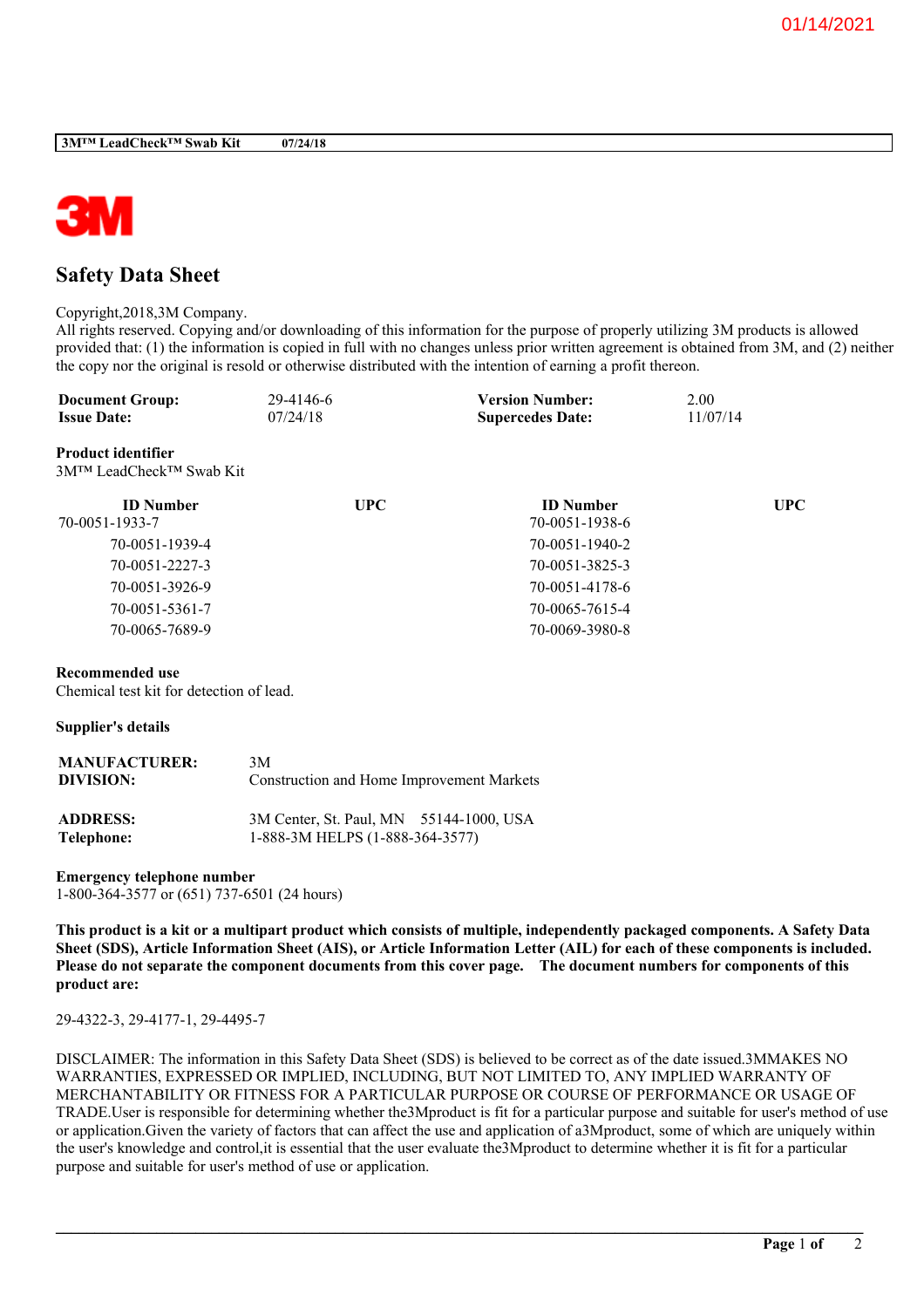# **3M™ LeadCheck™ Swab Kit 07/24/18**

3Mprovides information in electronic form as a service to its customers. Due to the remote possibility that electronic transfer may have resulted in errors, omissions or alterations in this information,3Mmakes no representations as to its completeness or accuracy. In addition, information obtained from a database may not be as current as the information in the SDS available directly from3M

**\_\_\_\_\_\_\_\_\_\_\_\_\_\_\_\_\_\_\_\_\_\_\_\_\_\_\_\_\_\_\_\_\_\_\_\_\_\_\_\_\_\_\_\_\_\_\_\_\_\_\_\_\_\_\_\_\_\_\_\_\_\_\_\_\_\_\_\_\_\_\_\_\_\_\_\_\_\_\_\_\_\_\_\_\_\_\_\_\_\_\_\_\_\_\_\_\_\_\_\_\_\_\_\_**

# **3M USA SDSs are available at www.3M.com**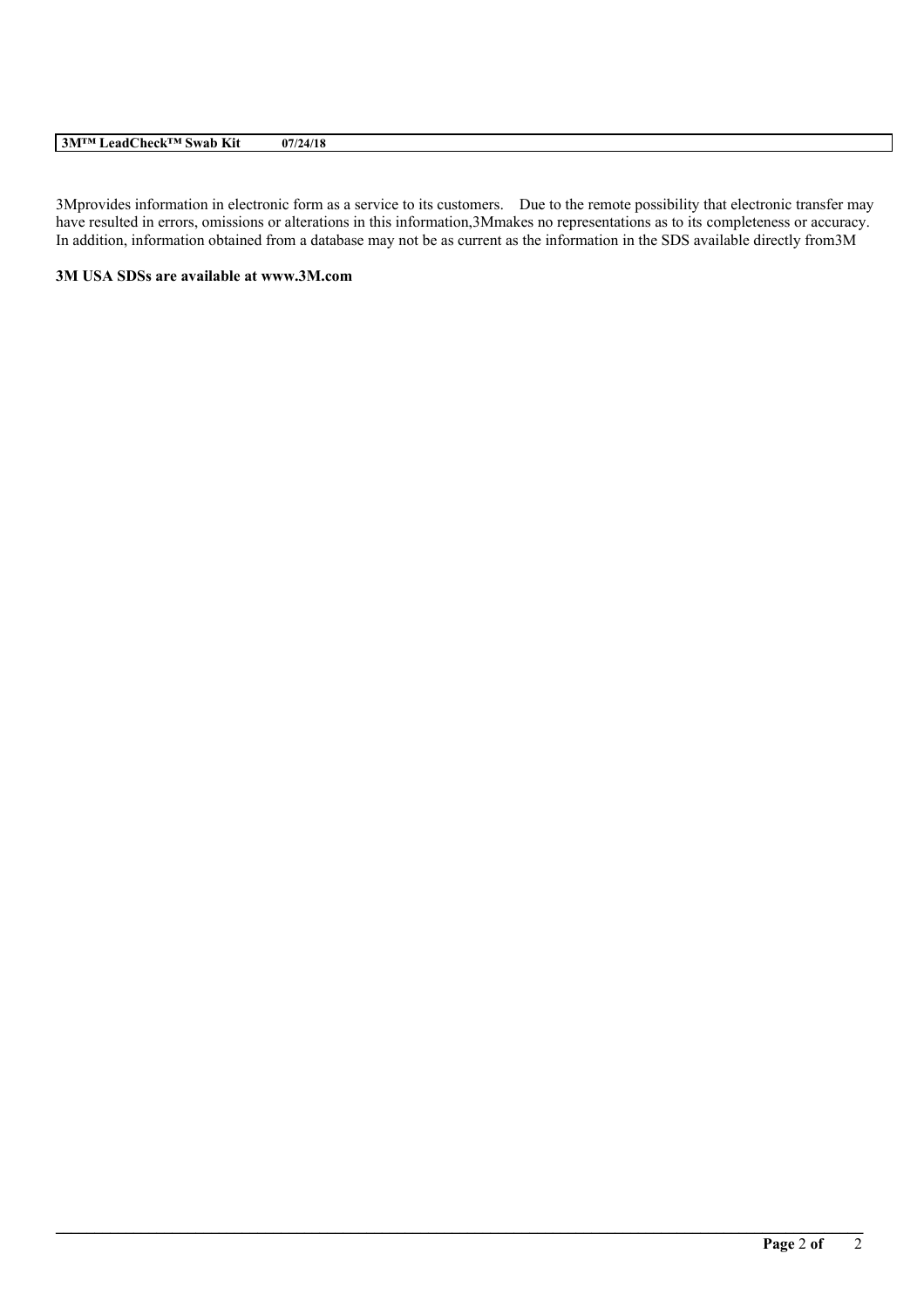

# **Safety Data Sheet**

Copyright,2018,3M Company.

All rights reserved. Copying and/or downloading of this information for the purpose of properly utilizing 3M products is allowed provided that: (1) the information is copied in full with no changes unless prior written agreement is obtained from 3M, and (2) neither the copy nor the original is resold or otherwise distributed with the intention of earning a profit thereon.

| <b>Document Group:</b> | 29-4322-3 | <b>Version Number:</b>  | 3.00     |
|------------------------|-----------|-------------------------|----------|
| <b>Issue Date:</b>     | 06/25/18  | <b>Supercedes Date:</b> | 01/11/18 |

| <b>SECTION 1: Identification</b>                                                                     |            |                                                                                                                         |            |
|------------------------------------------------------------------------------------------------------|------------|-------------------------------------------------------------------------------------------------------------------------|------------|
| 1.1. Product identifier<br>3M™ LeadCheck™ Buffer Solution                                            |            |                                                                                                                         |            |
| <b>Product Identification Numbers</b><br><b>ID</b> Number<br>LN-A100-0943-0                          | <b>UPC</b> | <b>ID</b> Number                                                                                                        | <b>UPC</b> |
| 1.2. Recommended use and restrictions on use                                                         |            |                                                                                                                         |            |
| <b>Recommended use</b><br>Ink                                                                        |            |                                                                                                                         |            |
| 1.3. Supplier's details<br><b>MANUFACTURER:</b><br>DIVISION:<br><b>ADDRESS:</b><br><b>Telephone:</b> | 3M         | Construction and Home Improvement Markets<br>3M Center, St. Paul, MN 55144-1000, USA<br>1-888-3M HELPS (1-888-364-3577) |            |
| 1.4. Emergency telephone number                                                                      |            |                                                                                                                         |            |

 $\mathcal{L}_\mathcal{L} = \mathcal{L}_\mathcal{L} = \mathcal{L}_\mathcal{L} = \mathcal{L}_\mathcal{L} = \mathcal{L}_\mathcal{L} = \mathcal{L}_\mathcal{L} = \mathcal{L}_\mathcal{L} = \mathcal{L}_\mathcal{L} = \mathcal{L}_\mathcal{L} = \mathcal{L}_\mathcal{L} = \mathcal{L}_\mathcal{L} = \mathcal{L}_\mathcal{L} = \mathcal{L}_\mathcal{L} = \mathcal{L}_\mathcal{L} = \mathcal{L}_\mathcal{L} = \mathcal{L}_\mathcal{L} = \mathcal{L}_\mathcal{L}$ 

1-800-364-3577 or (651) 737-6501 (24 hours)

# **SECTION 2: Hazard identification**

# **2.1. Hazard classification**

Serious Eye Damage/Irritation: Category 1.

**2.2. Label elements Signal word** Danger

**Symbols** Corrosion |

**Pictograms**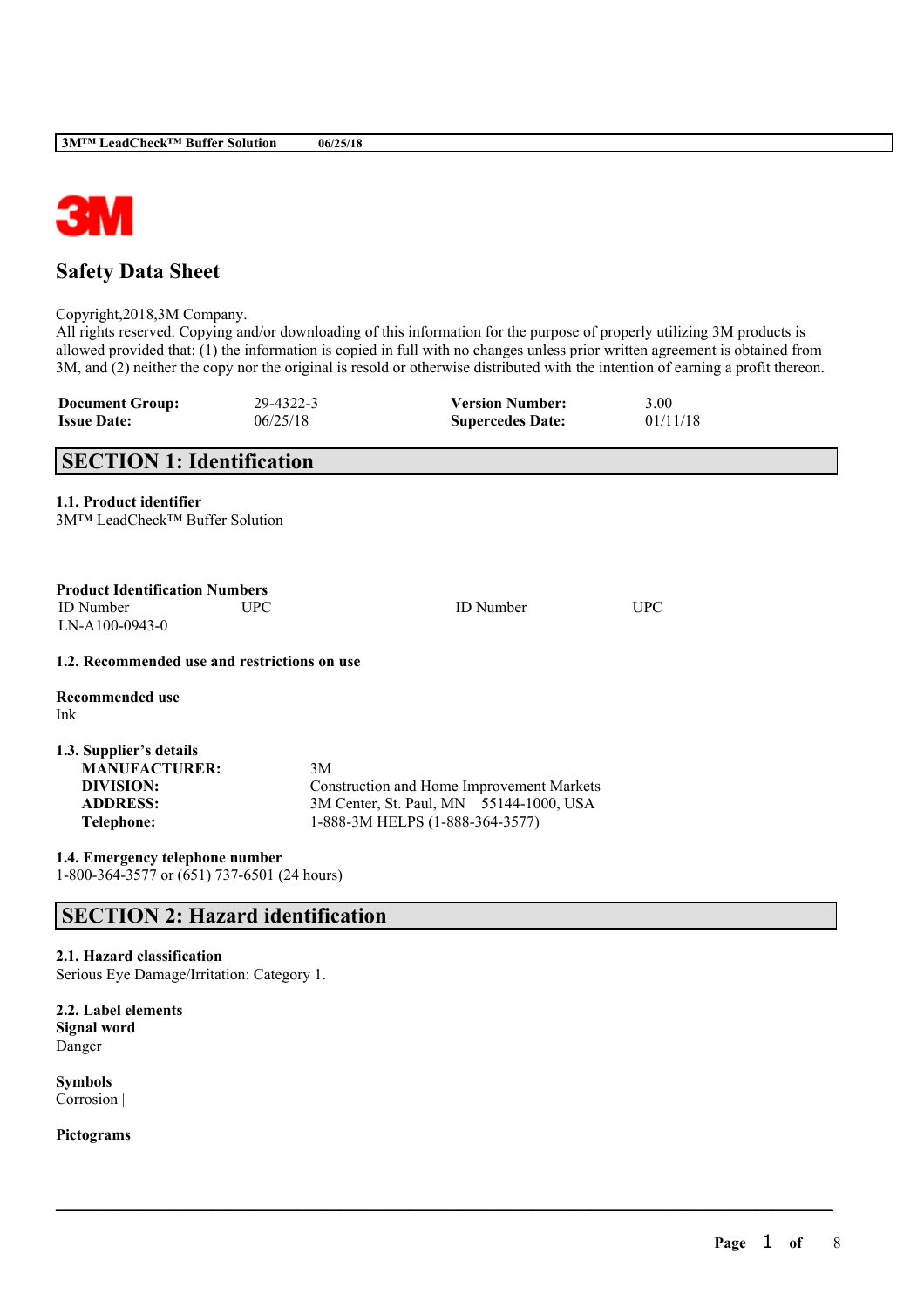

**Hazard Statements** Causes serious eye damage.

**Precautionary Statements General:** Keep out of reach of children.

**Prevention:** Wear eye/face protection.

# **Response:**

IF IN EYES: Rinse cautiously with water for several minutes. Remove contact lenses, if present and easy to do. Continue rinsing.

Immediately call a POISON CENTER or doctor/physician.

2% of the mixture consists of ingredients of unknown acute oral toxicity.

# **SECTION 3: Composition/information on ingredients**

| Ingredient     | C.A.S. No.      | <b>Wt</b><br>$\frac{10}{6}$<br>by          |
|----------------|-----------------|--------------------------------------------|
| TAR.<br>C ACID | 1-69-4<br>$-87$ | $\sim$ m<br>$\sim$ secret $*$<br>rade<br>- |

Any remaining components do not contribute to the hazards of this material.

\*The specific chemical identity and/or exact percentage (concentration) of this composition has been withheld as a trade secret.

# **SECTION 4: First aid measures**

# **4.1. Description of first aid measures**

#### **Inhalation:**

No need for first aid is anticipated.

# **Skin Contact:**

Wash with soap and water. If signs/symptoms develop, get medical attention.

#### **Eye Contact:**

Immediately flush with large amounts of water for at least 15 minutes. Remove contact lenses if easy to do. Continue rinsing. Immediately get medical attention.

 $\mathcal{L}_\mathcal{L} = \mathcal{L}_\mathcal{L} = \mathcal{L}_\mathcal{L} = \mathcal{L}_\mathcal{L} = \mathcal{L}_\mathcal{L} = \mathcal{L}_\mathcal{L} = \mathcal{L}_\mathcal{L} = \mathcal{L}_\mathcal{L} = \mathcal{L}_\mathcal{L} = \mathcal{L}_\mathcal{L} = \mathcal{L}_\mathcal{L} = \mathcal{L}_\mathcal{L} = \mathcal{L}_\mathcal{L} = \mathcal{L}_\mathcal{L} = \mathcal{L}_\mathcal{L} = \mathcal{L}_\mathcal{L} = \mathcal{L}_\mathcal{L}$ 

### **If Swallowed:**

Rinse mouth. If you feel unwell, get medical attention.

# **4.2. Most important symptoms and effects, both acute and delayed**

See Section 11.1. Information on toxicological effects.

**4.3. Indication of any immediate medical attention and special treatment required** Not applicable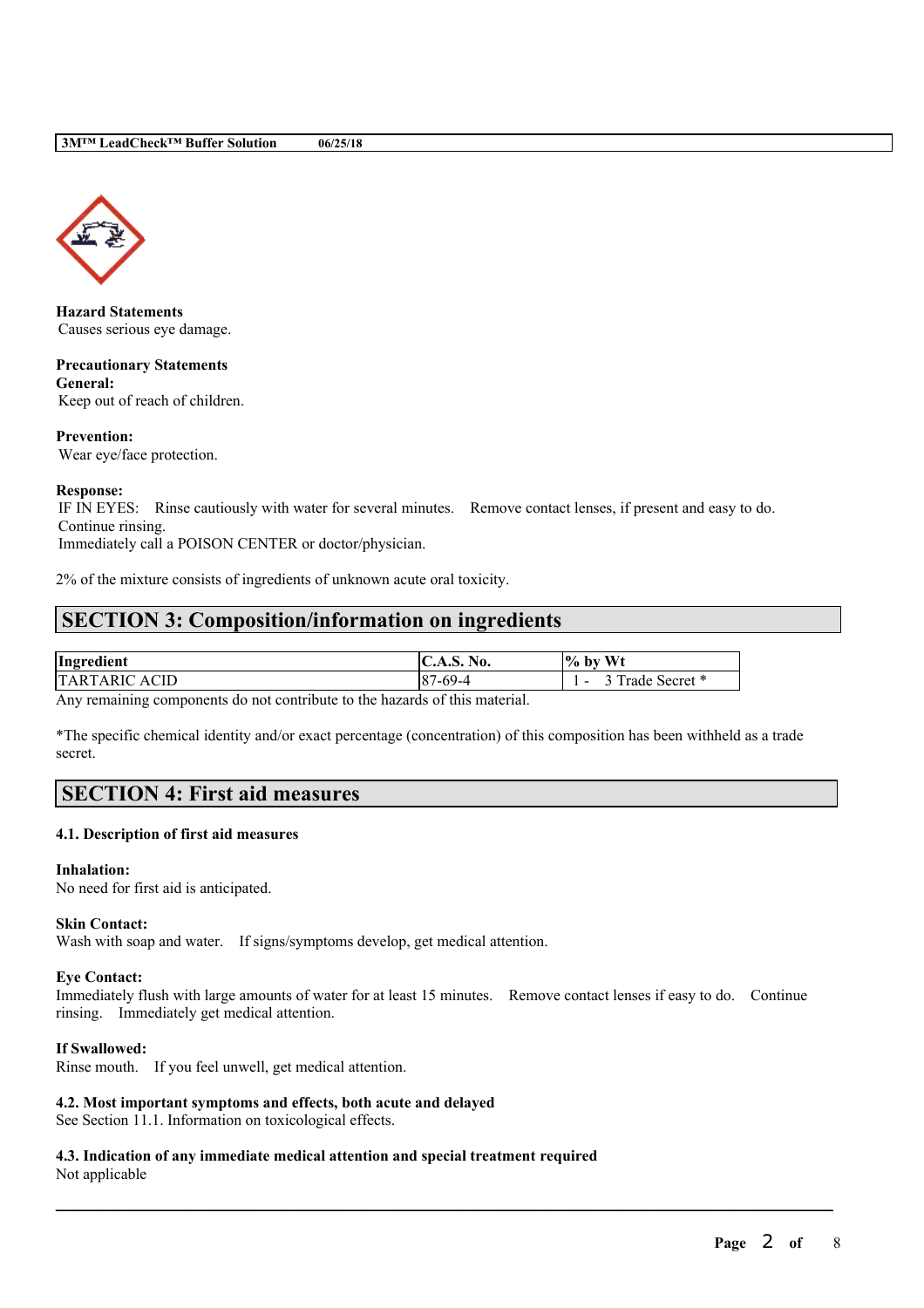# **SECTION 5: Fire-fighting measures**

#### **5.1. Suitable extinguishing media**

In case of fire: Use a fire fighting agent suitable for ordinary combustible material such as water or foam to extinguish.

# **5.2. Special hazards arising from the substance or mixture**

None inherent in this product.

#### **Hazardous Decomposition or By-Products**

**Substance Condition**

Carbon monoxide During Combustion Carbon dioxide During Combustion

**5.3. Special protective actions for fire-fighters**

No special protective actions for fire-fighters are anticipated.

# **SECTION 6: Accidental release measures**

# **6.1. Personal precautions, protective equipment and emergency procedures**

Evacuate area. Ventilate the area with fresh air. For large spill, or spills in confined spaces, provide mechanical ventilation to disperse or exhaust vapors, in accordance with good industrial hygiene practice. Observe precautions from other sections.

### **6.2. Environmental precautions**

Avoid release to the environment. For larger spills, cover drains and build dikes to prevent entry into sewer systems or bodies of water.

# **6.3. Methods and material for containment and cleaning up**

Contain spill. Working from around the edges of the spill inward, cover with bentonite, vermiculite, or commercially available inorganic absorbent material. Mix in sufficient absorbent until it appears dry. Remember, adding an absorbent material does not remove a physical, health, or environmental hazard. Collect as much of the spilled material as possible. Place in a closed container approved for transportation by appropriate authorities. Clean up residue with water. Seal the container. Dispose of collected material as soon as possible in accordance with applicable local/regional/national/international regulations.

# **SECTION 7: Handling and storage**

# **7.1. Precautions for safe handling**

Keep out of reach of children. Do not get in eyes, on skin, or on clothing. Do not eat, drink or smoke when using this product. Wash thoroughly after handling. Avoid release to the environment.

 $\mathcal{L}_\mathcal{L} = \mathcal{L}_\mathcal{L} = \mathcal{L}_\mathcal{L} = \mathcal{L}_\mathcal{L} = \mathcal{L}_\mathcal{L} = \mathcal{L}_\mathcal{L} = \mathcal{L}_\mathcal{L} = \mathcal{L}_\mathcal{L} = \mathcal{L}_\mathcal{L} = \mathcal{L}_\mathcal{L} = \mathcal{L}_\mathcal{L} = \mathcal{L}_\mathcal{L} = \mathcal{L}_\mathcal{L} = \mathcal{L}_\mathcal{L} = \mathcal{L}_\mathcal{L} = \mathcal{L}_\mathcal{L} = \mathcal{L}_\mathcal{L}$ 

#### **7.2. Conditions for safe storage including any incompatibilities**

Keep from freezing.

# **SECTION 8: Exposure controls/personal protection**

# **8.1. Control parameters**

#### **Occupational exposure limits**

No occupational exposure limit values exist for any of the components listed in Section 3 of this SDS.

# **8.2. Exposure controls**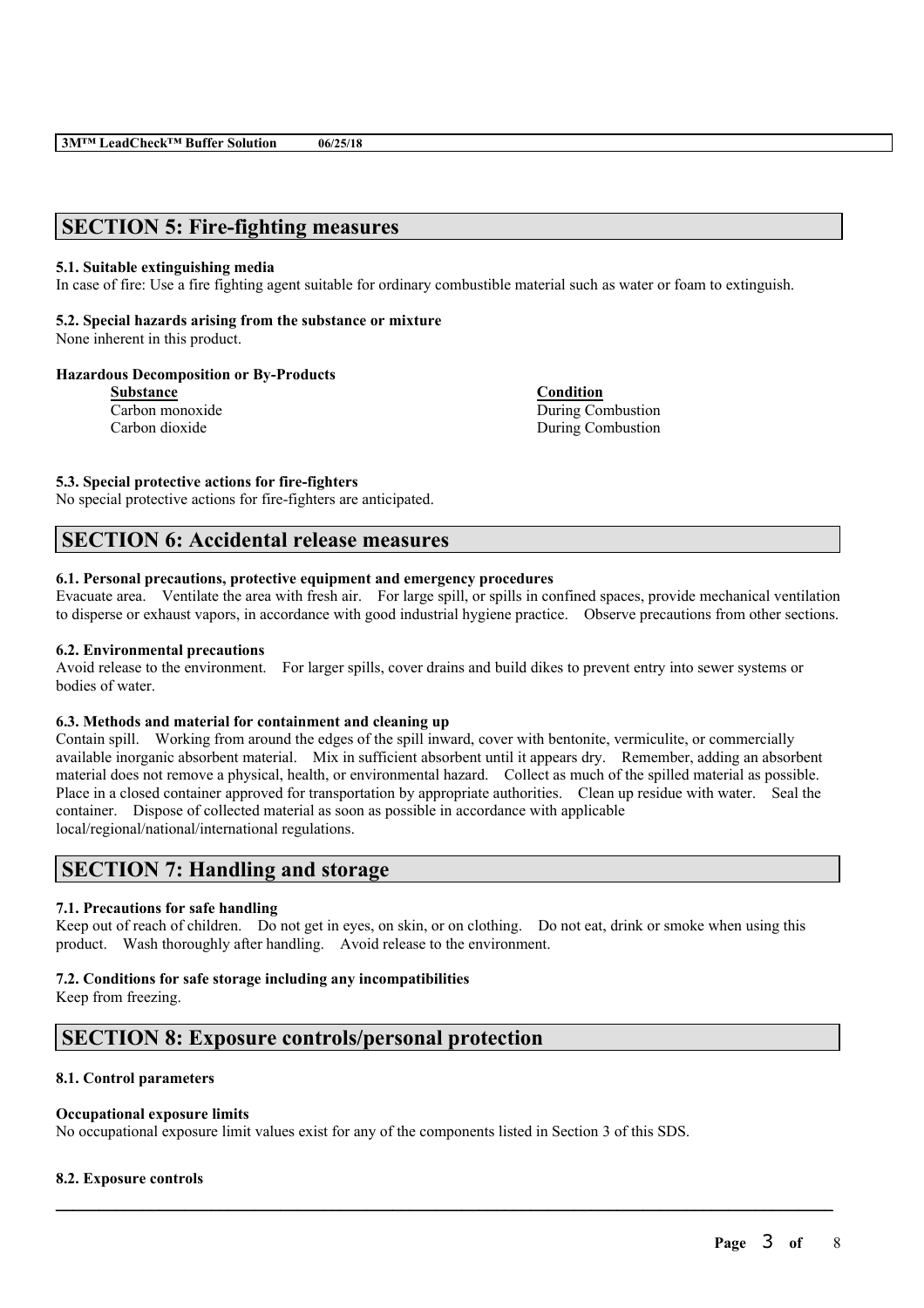# **8.2.1. Engineering controls**

Use general dilution ventilation and/or local exhaust ventilation to control airborne exposures to below relevant Exposure Limits and/or control dust/fume/gas/mist/vapors/spray. If ventilation is not adequate, use respiratory protection equipment.

### **8.2.2. Personal protective equipment (PPE)**

#### **Eye/face protection**

Select and use eye/face protection to prevent contact based on the results of an exposure assessment. The following eye/face protection(s) are recommended: Full Face Shield Indirect Vented Goggles

#### **Skin/hand protection**

No chemical protective gloves are required.

#### **Respiratory protection**

Under normal use conditions, airborne exposures are not expected to be significant enough to require respiratory protection.

# **SECTION 9: Physical and chemical properties**

# **9.1. Information on basic physical and chemical properties**

| <b>General Physical Form:</b>          | Liquid                                                  |
|----------------------------------------|---------------------------------------------------------|
| Odor, Color, Grade:                    | clear low viscosity liquid                              |
| Odor threshold                         | No Data Available                                       |
| pН                                     | 2.8                                                     |
| <b>Melting point</b>                   | 0 °C                                                    |
| <b>Boiling Point</b>                   | 100 °C                                                  |
| <b>Flash Point</b>                     | $>=$ 300 °F [ <i>Test Method:</i> Tagliabue Closed Cup] |
| <b>Evaporation rate</b>                | $[RefStd:WATER=1]$<br>$\mathbf{1}$                      |
| <b>Flammability (solid, gas)</b>       | Not Applicable                                          |
| <b>Flammable Limits(LEL)</b>           | Not Applicable                                          |
| <b>Flammable Limits(UEL)</b>           | Not Applicable                                          |
| <b>Vapor Pressure</b>                  | No Data Available                                       |
| <b>Vapor Density</b>                   | No Data Available                                       |
| <b>Specific Gravity</b>                | $[RefStd:WATER=1]$                                      |
| <b>Solubility in Water</b>             | Complete                                                |
| Solubility- non-water                  | No Data Available                                       |
| Partition coefficient: n-octanol/water | No Data Available                                       |
| <b>Autoignition temperature</b>        | Not Applicable                                          |
| <b>Decomposition temperature</b>       | No Data Available                                       |
| <b>Viscosity</b>                       | No Data Available                                       |
| <b>Percent volatile</b>                | No Data Available                                       |
|                                        |                                                         |

 $\mathcal{L}_\mathcal{L} = \mathcal{L}_\mathcal{L} = \mathcal{L}_\mathcal{L} = \mathcal{L}_\mathcal{L} = \mathcal{L}_\mathcal{L} = \mathcal{L}_\mathcal{L} = \mathcal{L}_\mathcal{L} = \mathcal{L}_\mathcal{L} = \mathcal{L}_\mathcal{L} = \mathcal{L}_\mathcal{L} = \mathcal{L}_\mathcal{L} = \mathcal{L}_\mathcal{L} = \mathcal{L}_\mathcal{L} = \mathcal{L}_\mathcal{L} = \mathcal{L}_\mathcal{L} = \mathcal{L}_\mathcal{L} = \mathcal{L}_\mathcal{L}$ 

# **SECTION 10: Stability and reactivity**

# **10.1. Reactivity**

This material is considered to be non reactive under normal use conditions.

# **10.2. Chemical stability**

Stable.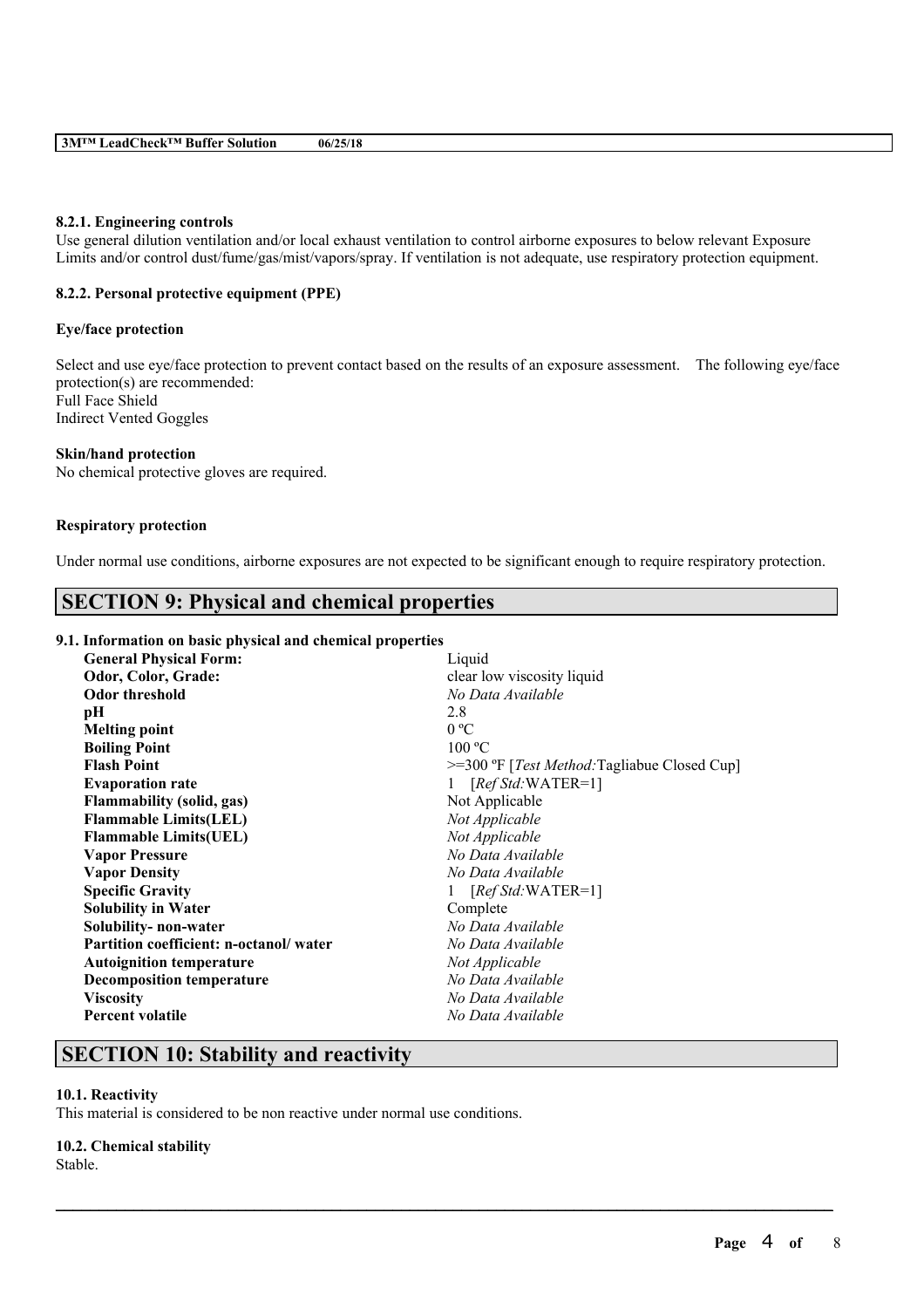# **10.3. Possibility of hazardous reactions**

Hazardous polymerization will not occur.

**10.4. Conditions to avoid** None known.

# **10.5. Incompatible materials**

None known.

# **10.6. Hazardous decomposition products**

**Substance Condition**

None known.

Refer to section 5.2 for hazardous decomposition products during combustion.

# **SECTION 11: Toxicological information**

The information below may not be consistent with the material classification in Section 2 if specific ingredient **classifications are mandated by a competent authority. In addition, toxicological data on ingredients may not be** reflected in the material classification and/or the signs and symptoms of exposure, because an ingredient may be present below the threshold for labeling, an ingredient may not be available for exposure, or the data may not be **relevant to the material as a whole.**

**11.1. Information on Toxicological effects**

**Signs and Symptoms of Exposure**

Based on test data and/or information on the components, this material may produce the following health effects:

# **Inhalation:**

No known health effects.

# **Skin Contact:**

Contact with the skin during product use is not expected to result in significant irritation.

# **Eye Contact:**

Corrosive (Eye Burns): Signs/symptoms may include cloudy appearance of the cornea, chemical burns, severe pain, tearing, ulcerations, significantly impaired vision or complete loss of vision.

# **Ingestion:**

Gastrointestinal Irritation: Signs/symptoms may include abdominal pain, stomach upset, nausea, vomiting and diarrhea.

# **Toxicological Data**

If a component is disclosed in section 3 but does not appear in a table below, either no data are available for that endpoint or the data are not sufficient for classification.

# **Acute Toxicity**

| Name                 | Route     | Species | Value                                             |
|----------------------|-----------|---------|---------------------------------------------------|
| Overall product      | Ingestion |         | No data available; calculated $ATE > 5,000$ mg/kg |
| <b>TARTARIC ACID</b> | ⊃ermal    | Rat     | $LD50 > 5,000$ mg/kg                              |
| <b>TARTARIC ACID</b> | Ingestion | Rat     | $> 2.000 < 5.000$ mg/kg<br>LD50.                  |

 $\mathcal{L}_\mathcal{L} = \mathcal{L}_\mathcal{L} = \mathcal{L}_\mathcal{L} = \mathcal{L}_\mathcal{L} = \mathcal{L}_\mathcal{L} = \mathcal{L}_\mathcal{L} = \mathcal{L}_\mathcal{L} = \mathcal{L}_\mathcal{L} = \mathcal{L}_\mathcal{L} = \mathcal{L}_\mathcal{L} = \mathcal{L}_\mathcal{L} = \mathcal{L}_\mathcal{L} = \mathcal{L}_\mathcal{L} = \mathcal{L}_\mathcal{L} = \mathcal{L}_\mathcal{L} = \mathcal{L}_\mathcal{L} = \mathcal{L}_\mathcal{L}$ 

 $ATE = acute$  toxicity estimate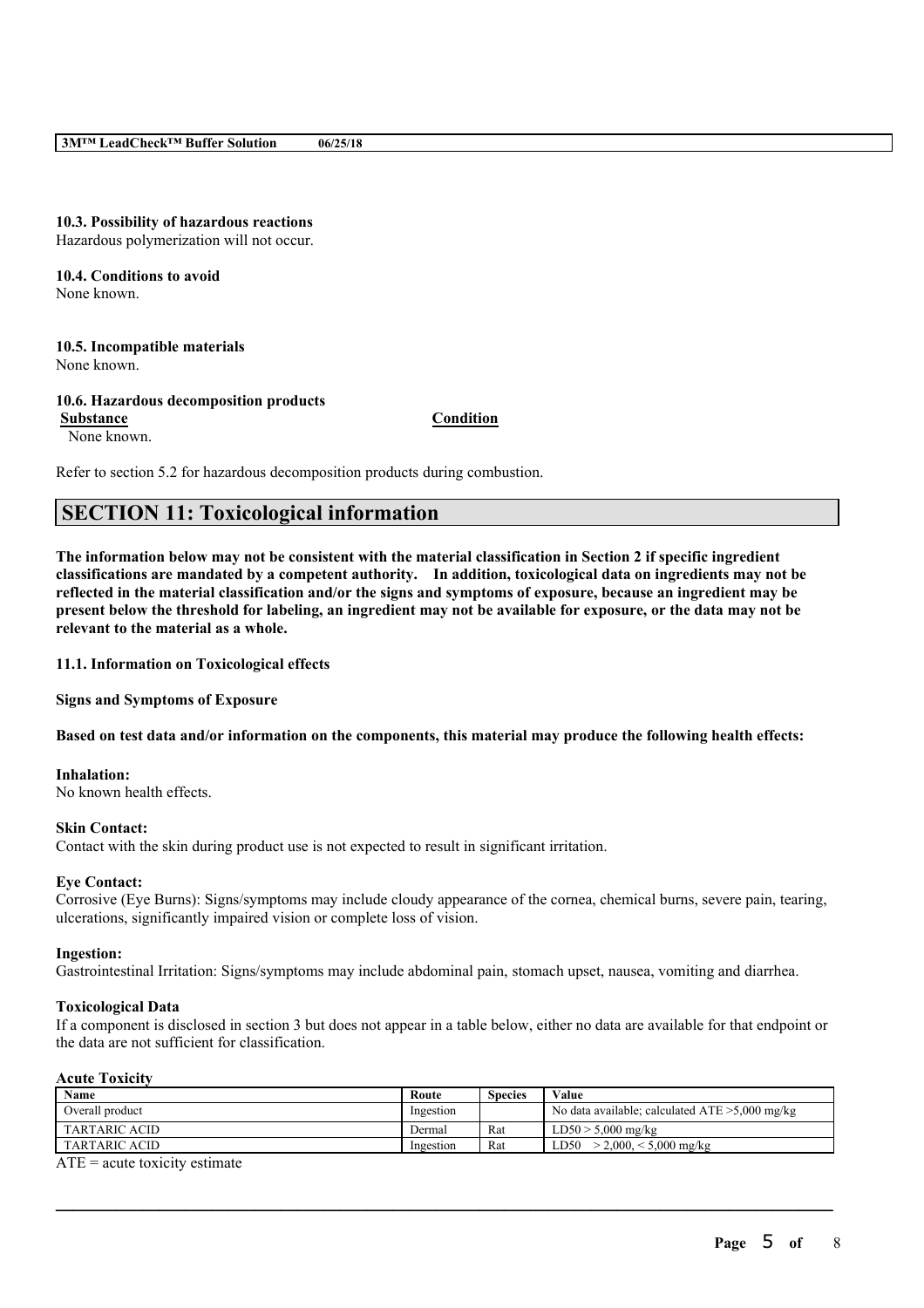#### **Skin Corrosion/Irritation**

For the component/components, either no data are currently available or the data are not sufficient for classification.

#### **Serious Eye Damage/Irritation**

| Name                 | <b>Species</b> | Value               |
|----------------------|----------------|---------------------|
| <b>TARTARIC ACID</b> | In vitro       | $\sim$<br>Corrosive |
|                      | data           |                     |

#### **Skin Sensitization**

For the component/components, either no data are currently available or the data are not sufficient for classification.

#### **Respiratory Sensitization**

For the component/components, either no data are currently available or the data are not sufficient for classification.

#### **Germ Cell Mutagenicity**

For the component/components, either no data are currently available or the data are not sufficient for classification.

#### **Carcinogenicity**

For the component/components, either no data are currently available or the data are not sufficient for classification.

#### **Reproductive Toxicity**

### **Reproductive and/or Developmental Effects**

For the component/components, either no data are currently available or the data are not sufficient for classification.

#### **Target Organ(s)**

#### **Specific Target Organ Toxicity - single exposure**

For the component/components, either no data are currently available or the data are not sufficient for classification.

#### **Specific Target Organ Toxicity - repeated exposure**

For the component/components, either no data are currently available or the data are not sufficient for classification.

#### **Aspiration Hazard**

For the component/components, either no data are currently available or the data are not sufficient for classification.

# Please contact the address or phone number listed on the first page of the SDS for additional toxicological information **on this material and/or its components.**

# **SECTION 12: Ecological information**

# **Ecotoxicological information**

Please contact the address or phone number listed on the first page of the SDS for additional ecotoxicological information on this material and/or its components.

# **Chemical fate information**

Please contact the address or phone number listed on the first page of the SDS for additional chemical fate information on this material and/or its components.

 $\mathcal{L}_\mathcal{L} = \mathcal{L}_\mathcal{L} = \mathcal{L}_\mathcal{L} = \mathcal{L}_\mathcal{L} = \mathcal{L}_\mathcal{L} = \mathcal{L}_\mathcal{L} = \mathcal{L}_\mathcal{L} = \mathcal{L}_\mathcal{L} = \mathcal{L}_\mathcal{L} = \mathcal{L}_\mathcal{L} = \mathcal{L}_\mathcal{L} = \mathcal{L}_\mathcal{L} = \mathcal{L}_\mathcal{L} = \mathcal{L}_\mathcal{L} = \mathcal{L}_\mathcal{L} = \mathcal{L}_\mathcal{L} = \mathcal{L}_\mathcal{L}$ 

# **SECTION 13: Disposal considerations**

# **13.1. Disposal methods**

Dispose of contents/ container in accordance with the local/regional/national/international regulations.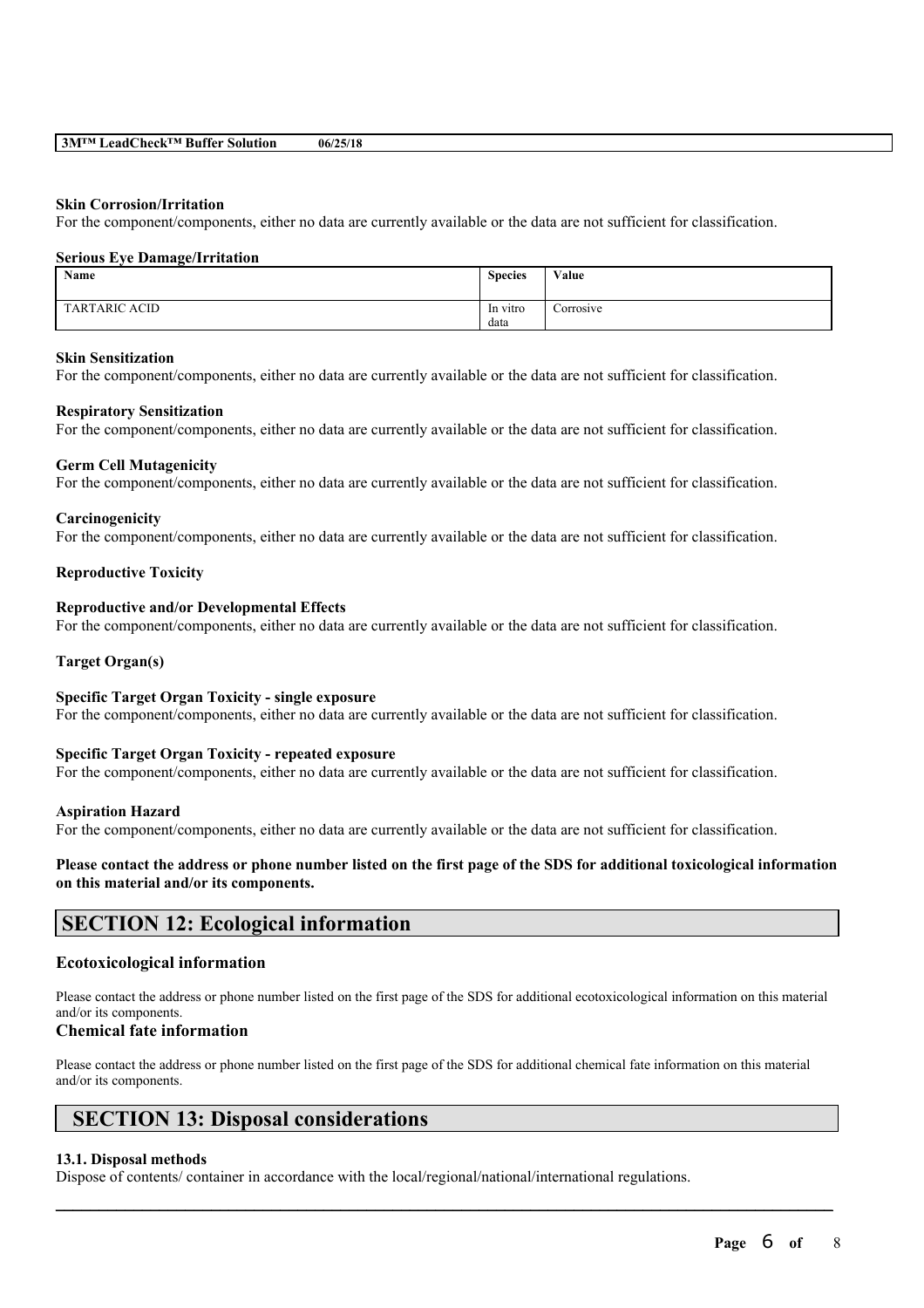# **3M™ LeadCheck™ Buffer Solution 06/25/18**

Incinerate in a permitted waste incineration facility. Proper destruction may require the use of additional fuel during incineration processes. As a disposal alternative, utilize an acceptable permitted waste disposal facility. Empty drums/barrels/containers used for transporting and handling hazardous chemicals (chemical substances/mixtures/preparations classified as Hazardous as per applicable regulations) shall be considered, stored, treated & disposed of as hazardous wastes unless otherwise defined by applicable waste regulations. Consult with the respective regulating authorities to determine the available treatment and disposal facilities.

# **EPA Hazardous Waste Number (RCRA):** Not regulated

# **SECTION 14: Transport Information**

For Transport Information, please visit http://3M.com/Transportinfo or call 1-800-364-3577 or 651-737-6501.

# **SECTION 15: Regulatory information**

#### **15.1. US Federal Regulations**

Contact 3M for more information.

#### **EPCRA 311/312 Hazard Classifications:**

**Physical Hazards**

Not applicable

# **Health Hazards**

Serious eye damage or eye irritation

#### **15.2. State Regulations**

Contact 3M for more information.

#### **15.3. Chemical Inventories**

The components of this product are in compliance with the new substance notification requirements of CEPA.

The components of this product are in compliance with the chemical notification requirements of TSCA.

Contact 3M for more information.

#### **15.4. International Regulations**

Contact 3M for more information.

**This SDS has been prepared to meet the U.S. OSHA Hazard Communication Standard, 29 CFR 1910.1200.**

# **SECTION 16: Other information**

# **NFPA Hazard Classification**

**Health:** 3 **Flammability:** 1 **Instability:** 0 **Special Hazards:** None

National Fire Protection Association (NFPA) hazard ratings are designed for use by emergency response personnel to address the hazards that are presented by short-term, acute exposure to a material under conditions of fire, spill, or similar emergencies. Hazard ratings are primarily based on the inherent physical and toxic properties of the material but also include the toxic properties of combustion or decomposition products that are known to be generated in significant quantities.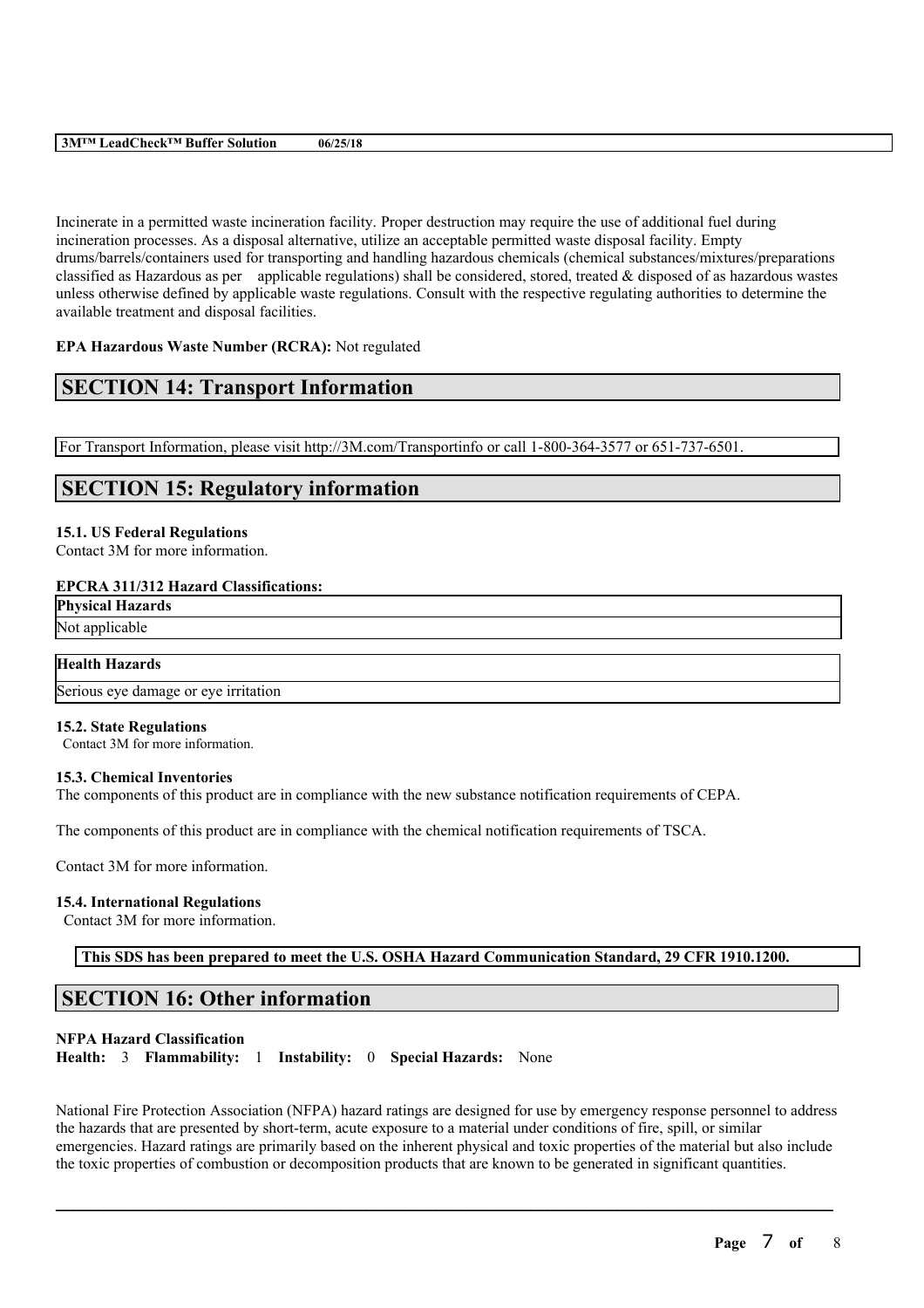# **HMIS Hazard Classification Health:** 3 **Flammability:** 0 **Physical Hazard:** 0 **Personal Protection:** X - See PPE section.

Hazardous Material Identification System (HMIS® IV) hazard ratings are designed to inform employees of chemical hazards in the workplace. These ratings are based on the inherent properties of the material under expected conditions of normal use and are not intended for use in emergency situations. HMIS® IV ratings are to be used with a fully implemented HMIS® IV program. HMIS® is a registered mark of the American Coatings Association (ACA).

| <b>Document Group:</b> | 29-4322-3 | <b>Version Number:</b>  | 3.00     |
|------------------------|-----------|-------------------------|----------|
| <b>Issue Date:</b>     | 06/25/18  | <b>Supercedes Date:</b> | 01/11/18 |

DISCLAIMER: The information in this Safety Data Sheet (SDS) is believed to be correct as of the date issued.3MMAKES NO WARRANTIES, EXPRESSED OR IMPLIED, INCLUDING, BUT NOT LIMITED TO, ANY IMPLIED WARRANTY OF MERCHANTABILITY OR FITNESS FOR A PARTICULAR PURPOSE OR COURSE OF PERFORMANCE OR USAGE OF TRADE.User is responsible for determining whether the3Mproduct is fit for a particular purpose and suitable for user's method of use or application.Given the variety of factors that can affect the use and application of a3Mproduct, some of which are uniquely within the user's knowledge and control, it is essential that the user evaluate the 3Mproduct to determine whether it is fit for a particular purpose and suitable for user's method of use or application.

3Mprovides information in electronic form as a service to its customers. Due to the remote possibility that electronic transfer may have resulted in errors, omissions or alterations in this information,3Mmakes no representations as to its completeness or accuracy. In addition, information obtained from a database may not be as current as the information in the SDS available directly from3M

 $\mathcal{L}_\mathcal{L} = \mathcal{L}_\mathcal{L} = \mathcal{L}_\mathcal{L} = \mathcal{L}_\mathcal{L} = \mathcal{L}_\mathcal{L} = \mathcal{L}_\mathcal{L} = \mathcal{L}_\mathcal{L} = \mathcal{L}_\mathcal{L} = \mathcal{L}_\mathcal{L} = \mathcal{L}_\mathcal{L} = \mathcal{L}_\mathcal{L} = \mathcal{L}_\mathcal{L} = \mathcal{L}_\mathcal{L} = \mathcal{L}_\mathcal{L} = \mathcal{L}_\mathcal{L} = \mathcal{L}_\mathcal{L} = \mathcal{L}_\mathcal{L}$ 

# **3M USA SDSs are available at www.3M.com**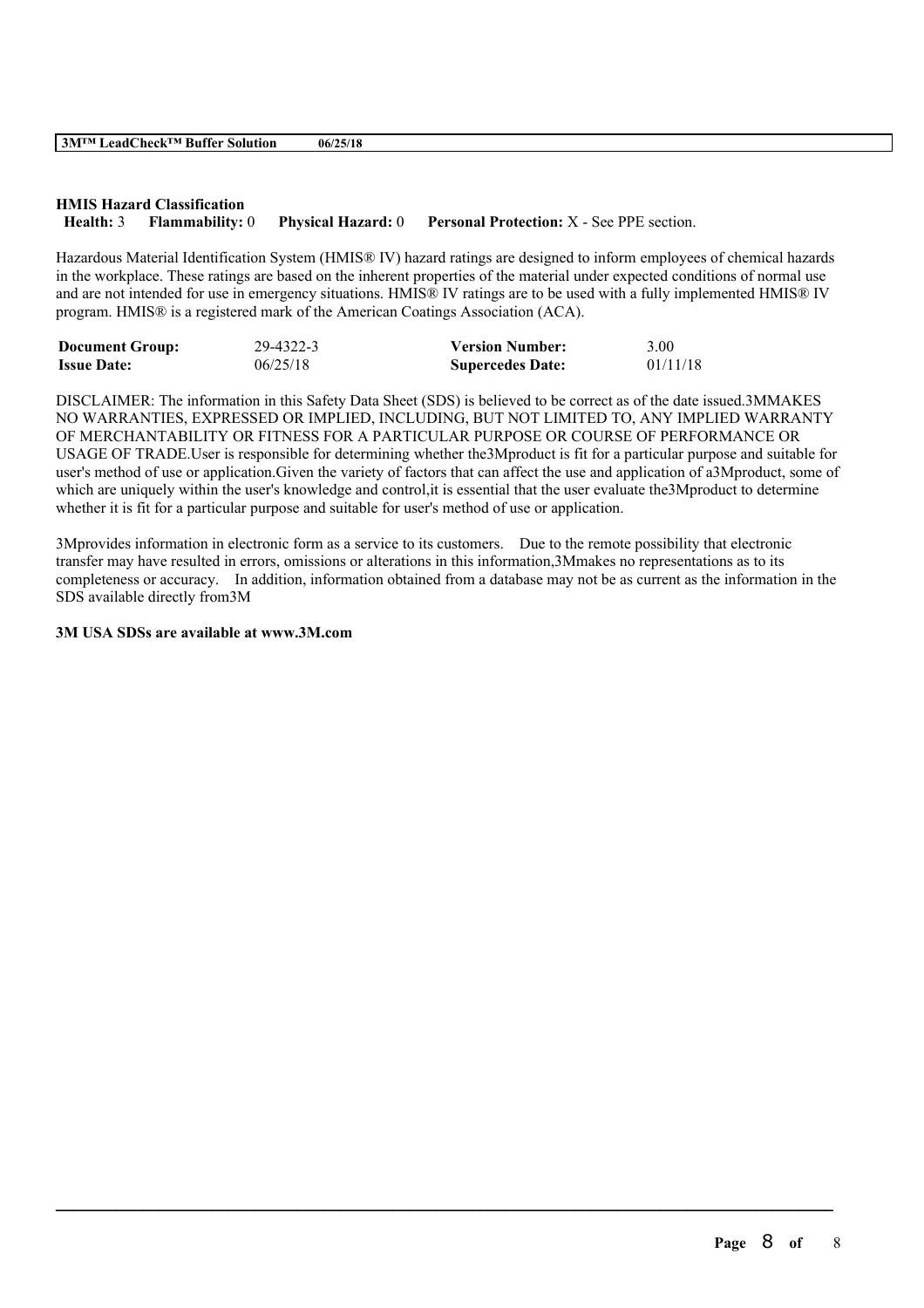

# **Safety Data Sheet**

Copyright,2018,3M Company.

All rights reserved. Copying and/or downloading of this information for the purpose of properly utilizing 3M products is allowed provided that: (1) the information is copied in full with no changes unless prior written agreement is obtained from 3M, and (2) neither the copy nor the original is resold or otherwise distributed with the intention of earning a profit thereon.

| <b>Document Group:</b> | 29-4495-7 | <b>Version Number:</b>  | 3.00     |
|------------------------|-----------|-------------------------|----------|
| <b>Issue Date:</b>     | 07/24/18  | <b>Supercedes Date:</b> | 06/25/18 |

# **SECTION 1: Identification**

**1.1. Product identifier**

| 3M™ LeadCheck™ Confirmation Card |  |
|----------------------------------|--|
|----------------------------------|--|

| <b>Product Identification Numbers</b><br>UPC.<br><b>ID</b> Number<br>$LN-A100-0945-7$                | <b>ID</b> Number<br>70-0051-3689-3                                                                                            | UPC |
|------------------------------------------------------------------------------------------------------|-------------------------------------------------------------------------------------------------------------------------------|-----|
| 1.2. Recommended use and restrictions on use                                                         |                                                                                                                               |     |
| Recommended use<br>Confirmation test card                                                            |                                                                                                                               |     |
| 1.3. Supplier's details<br><b>MANUFACTURER:</b><br>DIVISION:<br><b>ADDRESS:</b><br><b>Telephone:</b> | 3M<br>Construction and Home Improvement Markets<br>3M Center, St. Paul, MN 55144-1000, USA<br>1-888-3M HELPS (1-888-364-3577) |     |

**1.4. Emergency telephone number** 1-800-364-3577 or (651) 737-6501 (24 hours)

# **SECTION 2: Hazard identification**

# **2.1. Hazard classification**

Not classified as hazardous according to OSHA Hazard Communication Standard, 29 CFR 1910.1200.

 $\mathcal{L}_\mathcal{L} = \mathcal{L}_\mathcal{L} = \mathcal{L}_\mathcal{L} = \mathcal{L}_\mathcal{L} = \mathcal{L}_\mathcal{L} = \mathcal{L}_\mathcal{L} = \mathcal{L}_\mathcal{L} = \mathcal{L}_\mathcal{L} = \mathcal{L}_\mathcal{L} = \mathcal{L}_\mathcal{L} = \mathcal{L}_\mathcal{L} = \mathcal{L}_\mathcal{L} = \mathcal{L}_\mathcal{L} = \mathcal{L}_\mathcal{L} = \mathcal{L}_\mathcal{L} = \mathcal{L}_\mathcal{L} = \mathcal{L}_\mathcal{L}$ 

**2.2. Label elements Signal word** Not applicable.

**Symbols** Not applicable.

**Pictograms** Not applicable.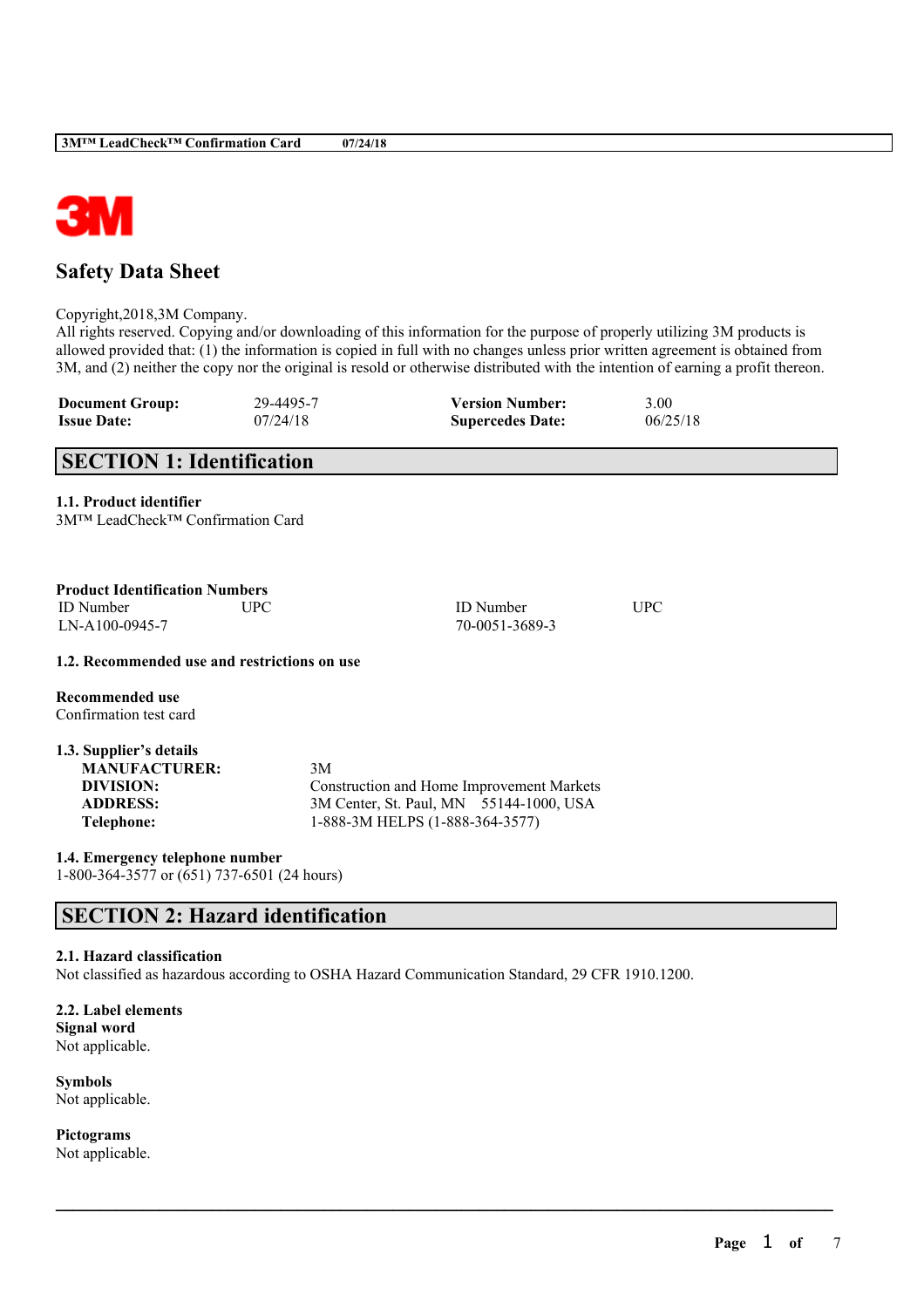# **Precautionary Statements**

**General:** Keep out of reach of children.

# **SECTION 3: Composition/information on ingredients**

| Ingredient      | <b>C.A.S. No.</b>      | Wt<br>$\frac{10}{6}$ .<br>b١ |
|-----------------|------------------------|------------------------------|
| Lead<br>Nitrate | $74 - \delta$<br>10099 | 0.005<br>0.01<br>, .         |

# **SECTION 4: First aid measures**

# **4.1. Description of first aid measures**

#### **Inhalation:**

No need for first aid is anticipated.

# **Skin Contact:**

Wash with soap and water. If signs/symptoms develop, get medical attention.

#### **Eye Contact:**

Flush with large amounts of water. Remove contact lenses if easy to do. Continue rinsing. If signs/symptoms persist, get medical attention.

#### **If Swallowed:**

Rinse mouth. If you feel unwell, get medical attention.

# **4.2. Most important symptoms and effects, both acute and delayed**

See Section 11.1. Information on toxicological effects.

#### **4.3. Indication of any immediate medical attention and special treatment required** Not applicable

# **SECTION 5: Fire-fighting measures**

# **5.1. Suitable extinguishing media**

In case of fire: Use a fire fighting agent suitable for ordinary combustible material such as water or foam to extinguish.

# **5.2. Special hazards arising from the substance or mixture**

None inherent in this product.

# **Hazardous Decomposition or By-Products**

| <b>Substance</b>   | Condition         |
|--------------------|-------------------|
| Carbon monoxide    | During Combustion |
| Carbon dioxide     | During Combustion |
| Oxides of Nitrogen | During Combustion |

# **5.3. Special protective actions for fire-fighters**

Wear full protective clothing, including helmet, self-contained, positive pressure or pressure demand breathing apparatus, bunker coat and pants, bands around arms, waist and legs, face mask, and protective covering for exposed areas of the head.

 $\mathcal{L}_\mathcal{L} = \mathcal{L}_\mathcal{L} = \mathcal{L}_\mathcal{L} = \mathcal{L}_\mathcal{L} = \mathcal{L}_\mathcal{L} = \mathcal{L}_\mathcal{L} = \mathcal{L}_\mathcal{L} = \mathcal{L}_\mathcal{L} = \mathcal{L}_\mathcal{L} = \mathcal{L}_\mathcal{L} = \mathcal{L}_\mathcal{L} = \mathcal{L}_\mathcal{L} = \mathcal{L}_\mathcal{L} = \mathcal{L}_\mathcal{L} = \mathcal{L}_\mathcal{L} = \mathcal{L}_\mathcal{L} = \mathcal{L}_\mathcal{L}$ 

# **SECTION 6: Accidental release measures**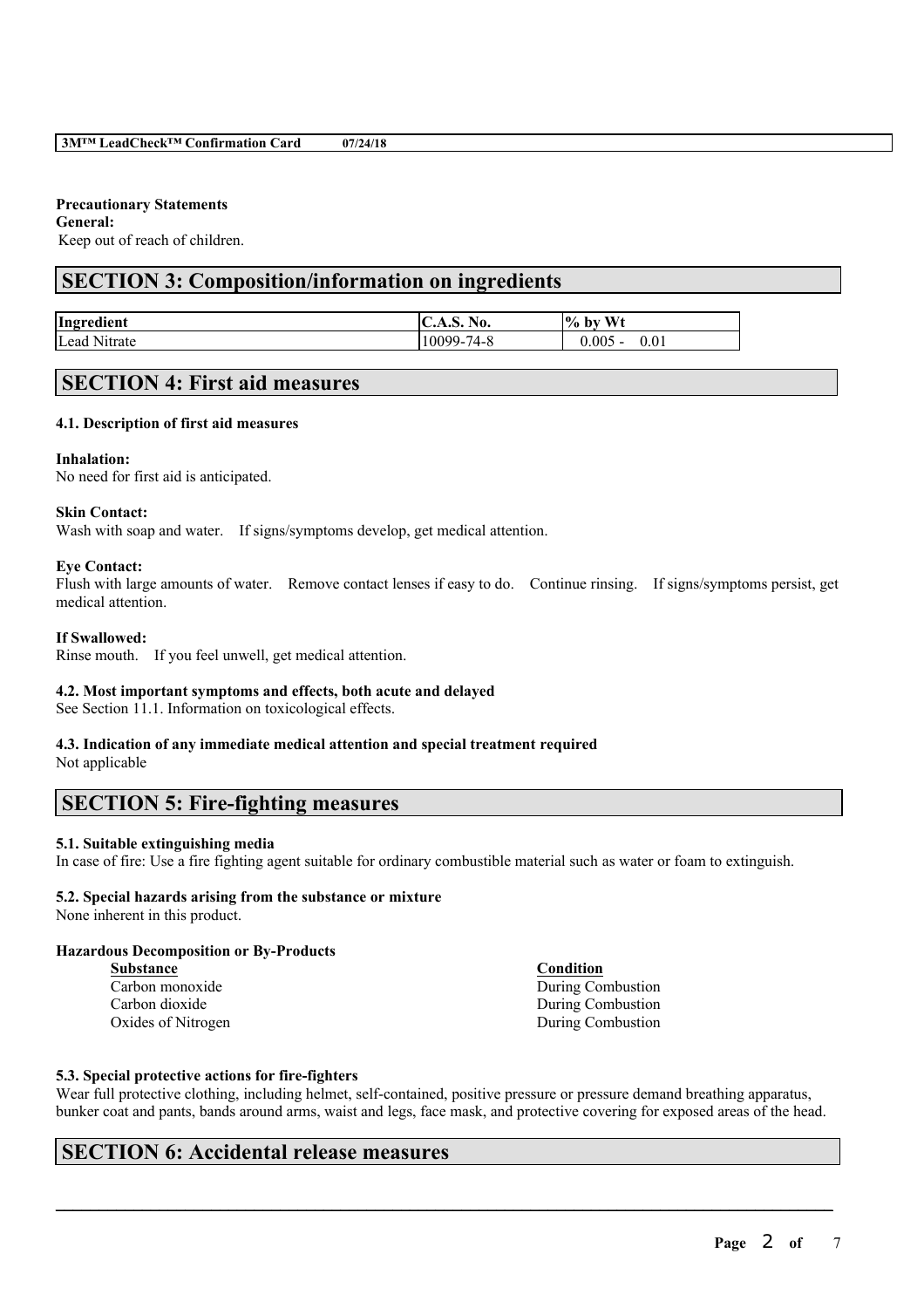| $3M^{TM}$<br>$\mathbf{L}$ ead $\mathbf{C}^{\mathbf{L}}$<br><b>TRA</b><br>Card<br>∴heck™ ′<br>Confirmation <b>'</b> | /24/18<br>07/ |  |
|--------------------------------------------------------------------------------------------------------------------|---------------|--|
|--------------------------------------------------------------------------------------------------------------------|---------------|--|

#### **6.1. Personal precautions, protective equipment and emergency procedures**

For large spill, or spills in confined spaces, provide mechanical ventilation to disperse or exhaust vapors, in accordance with good industrial hygiene practice. Observe precautions from other sections.

### **6.2. Environmental precautions**

Avoid release to the environment.

#### **6.3. Methods and material for containment and cleaning up**

Collect as much of the spilled material as possible. Place in a closed container approved for transportation by appropriate authorities. Clean up residue. Seal the container. Dispose of collected material as soon as possible in accordance with applicable local/regional/national/international regulations.

# **SECTION 7: Handling and storage**

# **7.1. Precautions for safe handling**

Keep out of reach of children.

#### **7.2. Conditions for safe storage including any incompatibilities**

Store away from areas where product may come into contact with food or pharmaceuticals.

# **SECTION 8: Exposure controls/personal protection**

#### **8.1. Control parameters**

#### **Occupational exposure limits**

No occupational exposure limit values exist for any of the components listed in Section 3 of this SDS.

#### **8.2. Exposure controls**

### **8.2.1. Engineering controls** Not applicable.

# **8.2.2. Personal protective equipment (PPE)**

# **Eye/face protection**

Eye protection not required.

# **Skin/hand protection**

No protective gloves required.

#### **Respiratory protection**

Respiratory protection is not required.

# **SECTION 9: Physical and chemical properties**

### **9.1. Information on basic physical and chemical properties**

**General Physical Form:** Solid **Specific Physical Form:** Paper **Odor threshold** *No Data Available*

**Odor, Color, Grade:** PAPER WITH SILVER COLORED DOTS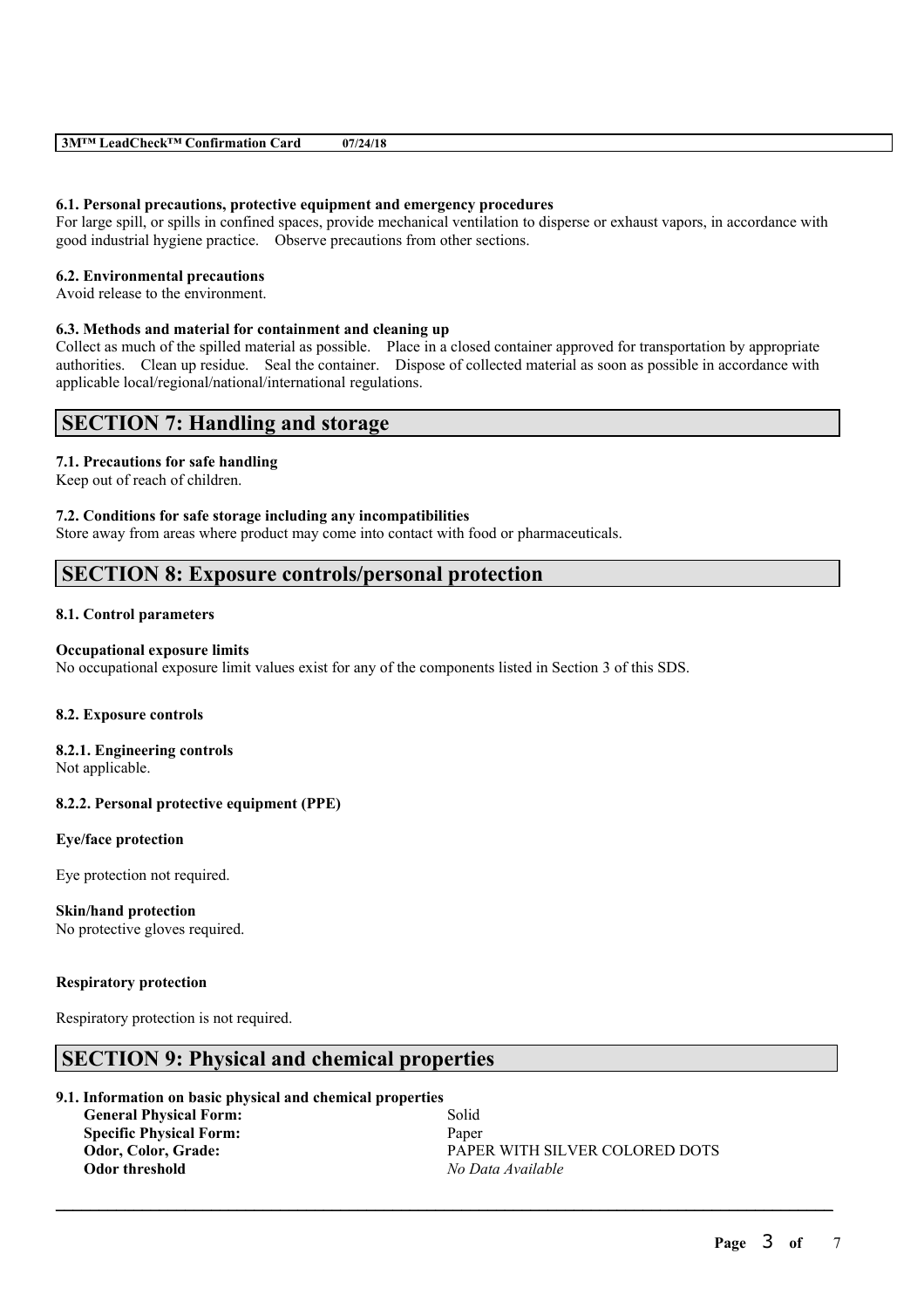| рH                                     | Not Applicable         |  |
|----------------------------------------|------------------------|--|
| <b>Melting point</b>                   | Not Applicable         |  |
| <b>Boiling Point</b>                   | Not Applicable         |  |
| <b>Flash Point</b>                     | No flash point         |  |
| <b>Evaporation rate</b>                | Not Applicable         |  |
| <b>Flammability (solid, gas)</b>       | Not Classified         |  |
| <b>Flammable Limits(LEL)</b>           | Not Applicable         |  |
| <b>Flammable Limits(UEL)</b>           | Not Applicable         |  |
| <b>Vapor Pressure</b>                  | No Data Available      |  |
| <b>Vapor Density</b>                   | No Data Available      |  |
| <b>Density</b>                         | No Data Available      |  |
| <b>Specific Gravity</b>                | 1.5 $[RefStd:WATER=1]$ |  |
| <b>Solubility in Water</b>             | Negligible             |  |
| Solubility- non-water                  | No Data Available      |  |
| Partition coefficient: n-octanol/water | No Data Available      |  |
| <b>Autoignition temperature</b>        | 451 °F                 |  |
| <b>Decomposition temperature</b>       | No Data Available      |  |
| <b>Viscosity</b>                       | Not Applicable         |  |
| <b>Percent volatile</b>                | Not Applicable         |  |

# **SECTION 10: Stability and reactivity**

#### **10.1. Reactivity**

This material is considered to be non reactive under normal use conditions.

#### **10.2. Chemical stability**

Stable.

#### **10.3. Possibility of hazardous reactions**

Hazardous polymerization will not occur.

# **10.4. Conditions to avoid**

None known.

#### **10.5. Incompatible materials** None known.

#### **10.6. Hazardous decomposition products**

None known.

**Substance Condition**

Refer to section 5.2 for hazardous decomposition products during combustion.

# **SECTION 11: Toxicological information**

The information below may not be consistent with the material classification in Section 2 if specific ingredient **classifications are mandated by a competent authority. In addition, toxicological data on ingredients may not be** reflected in the material classification and/or the signs and symptoms of exposure, because an ingredient may be present below the threshold for labeling, an ingredient may not be available for exposure, or the data may not be **relevant to the material as a whole.**

 $\mathcal{L}_\mathcal{L} = \mathcal{L}_\mathcal{L} = \mathcal{L}_\mathcal{L} = \mathcal{L}_\mathcal{L} = \mathcal{L}_\mathcal{L} = \mathcal{L}_\mathcal{L} = \mathcal{L}_\mathcal{L} = \mathcal{L}_\mathcal{L} = \mathcal{L}_\mathcal{L} = \mathcal{L}_\mathcal{L} = \mathcal{L}_\mathcal{L} = \mathcal{L}_\mathcal{L} = \mathcal{L}_\mathcal{L} = \mathcal{L}_\mathcal{L} = \mathcal{L}_\mathcal{L} = \mathcal{L}_\mathcal{L} = \mathcal{L}_\mathcal{L}$ 

# **11.1. Information on Toxicological effects**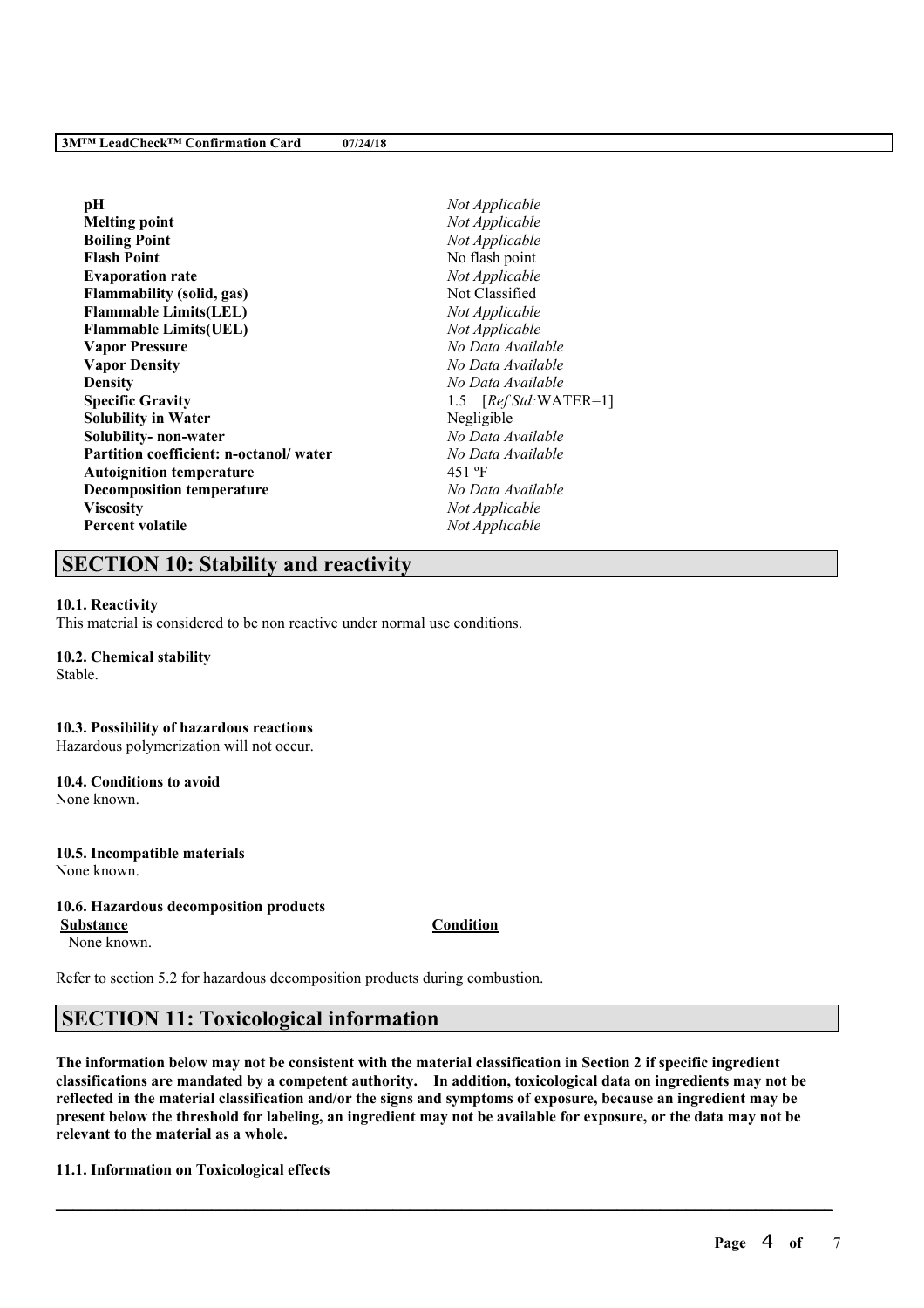#### **Signs and Symptoms of Exposure**

#### Based on test data and/or information on the components, this material may produce the following health effects:

#### **Inhalation:**

No known health effects.

#### **Skin Contact:**

Mechanical Skin irritation: Signs/symptoms may include abrasion, redness, pain, and itching.

#### **Eye Contact:**

Mechanical eye irritation: Signs/symptoms may include pain, redness, tearing and corneal abrasion.

#### **Ingestion:**

No known health effects.

#### **Toxicological Data**

If a component is disclosed in section 3 but does not appear in a table below, either no data are available for that endpoint or the data are not sufficient for classification.

#### **Acute Toxicity**

| Name                                         | Route          | Species | $\mathbf{v}$<br>⁄ alue                                                                                 |
|----------------------------------------------|----------------|---------|--------------------------------------------------------------------------------------------------------|
| 7.0001<br>product<br>$_{\rm V}$<br>стат<br>. | Ingestion<br>. |         | $\triangle$<br><b>CONTRACTOR</b><br>N0<br>mg/kg<br>0.570<br>calculated.<br>data a<br>vailable: .<br>лu |

 $ATE = acute$  toxicity estimate

# **Skin Corrosion/Irritation**

For the component/components, either no data are currently available or the data are not sufficient for classification.

#### **Serious Eye Damage/Irritation**

For the component/components, either no data are currently available or the data are not sufficient for classification.

#### **Skin Sensitization**

For the component/components, either no data are currently available or the data are not sufficient for classification.

#### **Respiratory Sensitization**

For the component/components, either no data are currently available or the data are not sufficient for classification.

#### **Germ Cell Mutagenicity**

For the component/components, either no data are currently available or the data are not sufficient for classification.

#### **Carcinogenicity**

For the component/components, either no data are currently available or the data are not sufficient for classification.

# **Reproductive Toxicity**

### **Reproductive and/or Developmental Effects**

For the component/components, either no data are currently available or the data are not sufficient for classification.

# **Target Organ(s)**

### **Specific Target Organ Toxicity - single exposure**

For the component/components, either no data are currently available or the data are not sufficient for classification.

 $\mathcal{L}_\mathcal{L} = \mathcal{L}_\mathcal{L} = \mathcal{L}_\mathcal{L} = \mathcal{L}_\mathcal{L} = \mathcal{L}_\mathcal{L} = \mathcal{L}_\mathcal{L} = \mathcal{L}_\mathcal{L} = \mathcal{L}_\mathcal{L} = \mathcal{L}_\mathcal{L} = \mathcal{L}_\mathcal{L} = \mathcal{L}_\mathcal{L} = \mathcal{L}_\mathcal{L} = \mathcal{L}_\mathcal{L} = \mathcal{L}_\mathcal{L} = \mathcal{L}_\mathcal{L} = \mathcal{L}_\mathcal{L} = \mathcal{L}_\mathcal{L}$ 

#### **Specific Target Organ Toxicity - repeated exposure**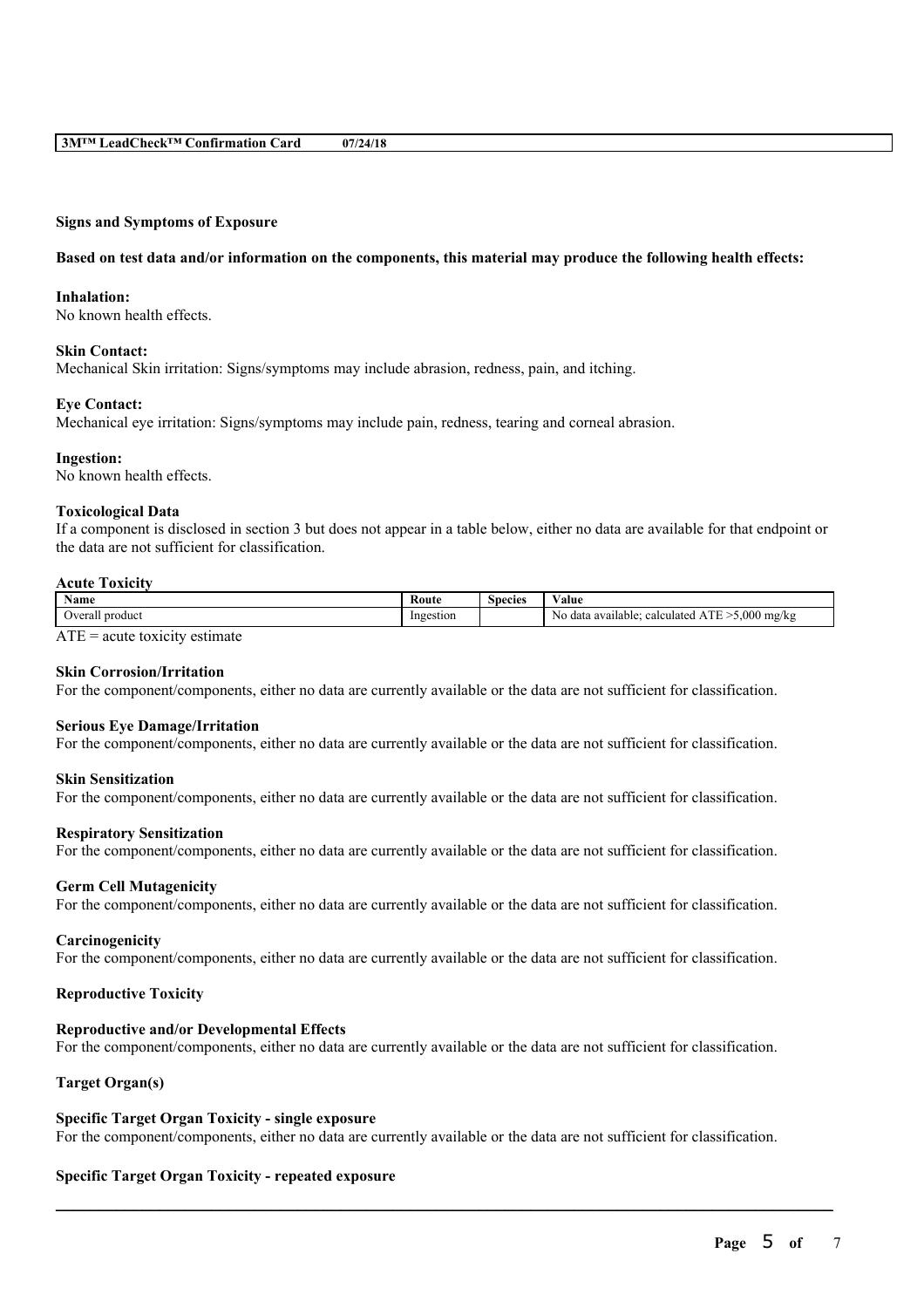| 3M™ LeadCheck™ Confirmation Card | 07/24/18 |
|----------------------------------|----------|
|----------------------------------|----------|

For the component/components, either no data are currently available or the data are not sufficient for classification.

#### **Aspiration Hazard**

For the component/components, either no data are currently available or the data are not sufficient for classification.

### Please contact the address or phone number listed on the first page of the SDS for additional toxicological information **on this material and/or its components.**

# **SECTION 12: Ecological information**

#### **Ecotoxicological information**

Please contact the address or phone number listed on the first page of the SDS for additional ecotoxicological information on this material and/or its components.

# **Chemical fate information**

Please contact the address or phone number listed on the first page of the SDS for additional chemical fate information on this material and/or its components.

# **SECTION 13: Disposal considerations**

#### **13.1. Disposal methods**

Dispose of contents/ container in accordance with the local/regional/national/international regulations.

Prior to disposal, consult all applicable authorities and regulations to insure proper classification.

#### **EPA Hazardous Waste Number (RCRA):** D008 (Lead)

# **SECTION 14: Transport Information**

For Transport Information, please visit http://3M.com/Transportinfo or call 1-800-364-3577 or 651-737-6501.

# **SECTION 15: Regulatory information**

#### **15.1. US Federal Regulations**

Contact 3M for more information.

#### **EPCRA 311/312 Hazard Classifications:**

**Physical Hazards**

Not applicable

### **Health Hazards**

Not applicable

#### **15.2. State Regulations**

Contact 3M for more information.

#### **California Proposition 65**

**Ingredient C.A.S. No. Listing**

| C.A.S. No |  |
|-----------|--|
| None      |  |
| None      |  |

 $\mathcal{L}_\mathcal{L} = \mathcal{L}_\mathcal{L} = \mathcal{L}_\mathcal{L} = \mathcal{L}_\mathcal{L} = \mathcal{L}_\mathcal{L} = \mathcal{L}_\mathcal{L} = \mathcal{L}_\mathcal{L} = \mathcal{L}_\mathcal{L} = \mathcal{L}_\mathcal{L} = \mathcal{L}_\mathcal{L} = \mathcal{L}_\mathcal{L} = \mathcal{L}_\mathcal{L} = \mathcal{L}_\mathcal{L} = \mathcal{L}_\mathcal{L} = \mathcal{L}_\mathcal{L} = \mathcal{L}_\mathcal{L} = \mathcal{L}_\mathcal{L}$ 

LEAD COMPOUNDS None Female reproductive toxin<br>
LEAD COMPOUNDS None Male reproductive toxin Male reproductive toxin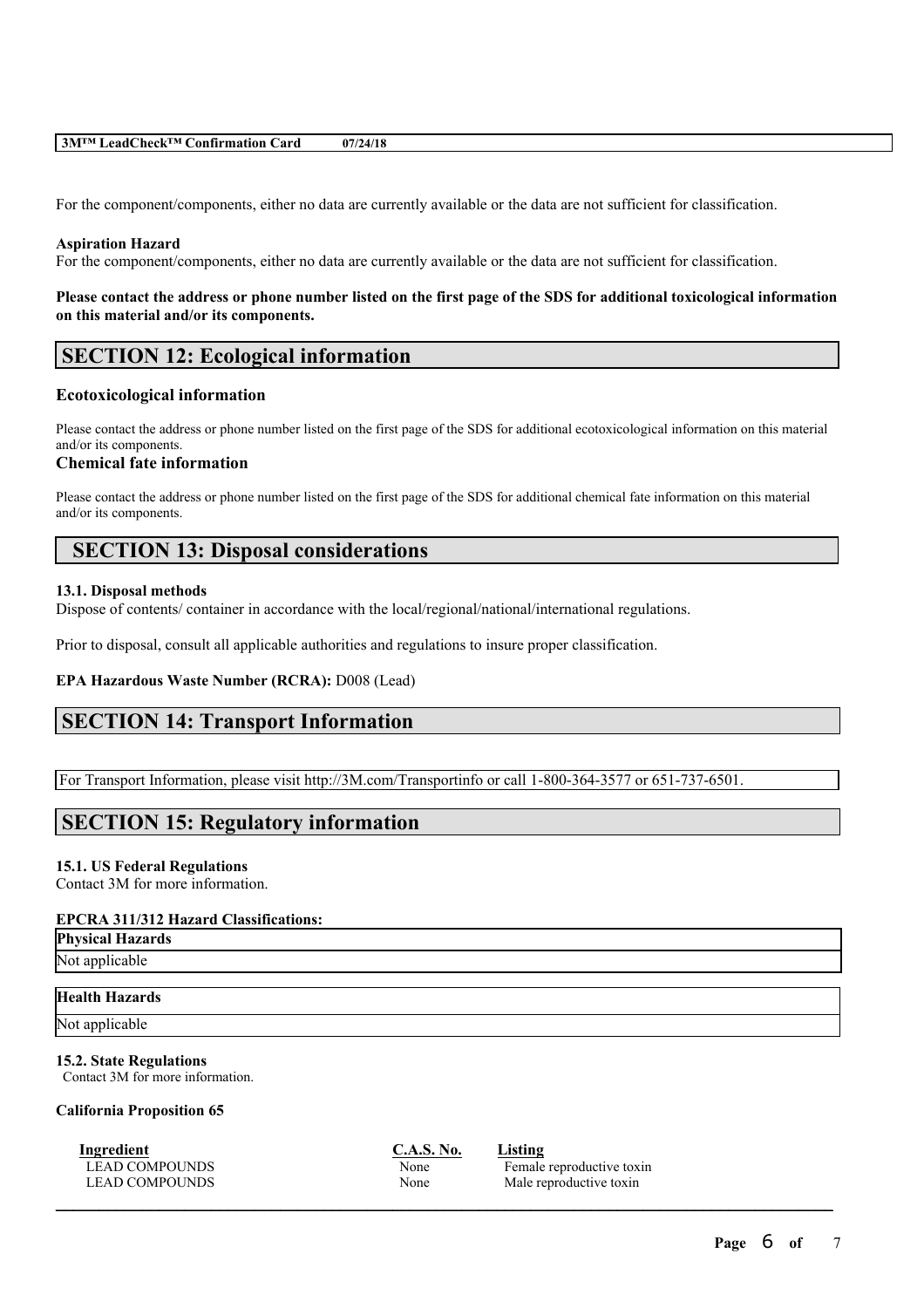### **3M™ LeadCheck™ Confirmation Card 07/24/18**

| LEAD COMPOUNDS        |
|-----------------------|
| <b>LEAD COMPOUNDS</b> |

None Carcinogen None Developmental Toxin

# **15.3. Chemical Inventories**

The components of this product are in compliance with the chemical notification requirements of TSCA.

Contact 3M for more information.

# **15.4. International Regulations**

Contact 3M for more information.

# **This SDS has been prepared to meet the U.S. OSHA Hazard Communication Standard, 29 CFR 1910.1200.**

# **SECTION 16: Other information**

# **NFPA Hazard Classification**

**Health:** 0 **Flammability:** 1 **Instability:** 0 **Special Hazards:** None

National Fire Protection Association (NFPA) hazard ratings are designed for use by emergency response personnel to address the hazards that are presented by short-term, acute exposure to a material under conditions of fire, spill, or similar emergencies. Hazard ratings are primarily based on the inherent physical and toxic properties of the material but also include the toxic properties of combustion or decomposition products that are known to be generated in significant quantities.

#### **HMIS Hazard Classification**

```
Health: 0 Flammability: 0 Physical Hazard: 0 Personal Protection: X - See PPE section.
```
Hazardous Material Identification System (HMIS® IV) hazard ratings are designed to inform employees of chemical hazards in the workplace. These ratings are based on the inherent properties of the material under expected conditions of normal use and are not intended for use in emergency situations. HMIS® IV ratings are to be used with a fully implemented HMIS® IV program. HMIS® is a registered mark of the American Coatings Association (ACA).

| <b>Document Group:</b> | 29-4495-7 | <b>Version Number:</b>  | 3.00     |
|------------------------|-----------|-------------------------|----------|
| <b>Issue Date:</b>     | 07/24/18  | <b>Supercedes Date:</b> | 06/25/18 |

DISCLAIMER: The information in this Safety Data Sheet (SDS) is believed to be correct as of the date issued.3MMAKES NO WARRANTIES, EXPRESSED OR IMPLIED, INCLUDING, BUT NOT LIMITED TO, ANY IMPLIED WARRANTY OF MERCHANTABILITY OR FITNESS FOR A PARTICULAR PURPOSE OR COURSE OF PERFORMANCE OR USAGE OF TRADE.User is responsible for determining whether the3Mproduct is fit for a particular purpose and suitable for user's method of use or application.Given the variety of factors that can affect the use and application of a3Mproduct, some of which are uniquely within the user's knowledge and control, it is essential that the user evaluate the3Mproduct to determine whether it is fit for a particular purpose and suitable for user's method of use or application.

3Mprovides information in electronic form as a service to its customers. Due to the remote possibility that electronic transfer may have resulted in errors, omissions or alterations in this information,3Mmakes no representations as to its completeness or accuracy. In addition, information obtained from a database may not be as current as the information in the SDS available directly from3M

 $\mathcal{L}_\mathcal{L} = \mathcal{L}_\mathcal{L} = \mathcal{L}_\mathcal{L} = \mathcal{L}_\mathcal{L} = \mathcal{L}_\mathcal{L} = \mathcal{L}_\mathcal{L} = \mathcal{L}_\mathcal{L} = \mathcal{L}_\mathcal{L} = \mathcal{L}_\mathcal{L} = \mathcal{L}_\mathcal{L} = \mathcal{L}_\mathcal{L} = \mathcal{L}_\mathcal{L} = \mathcal{L}_\mathcal{L} = \mathcal{L}_\mathcal{L} = \mathcal{L}_\mathcal{L} = \mathcal{L}_\mathcal{L} = \mathcal{L}_\mathcal{L}$ 

# **3M USA SDSs are available at www.3M.com**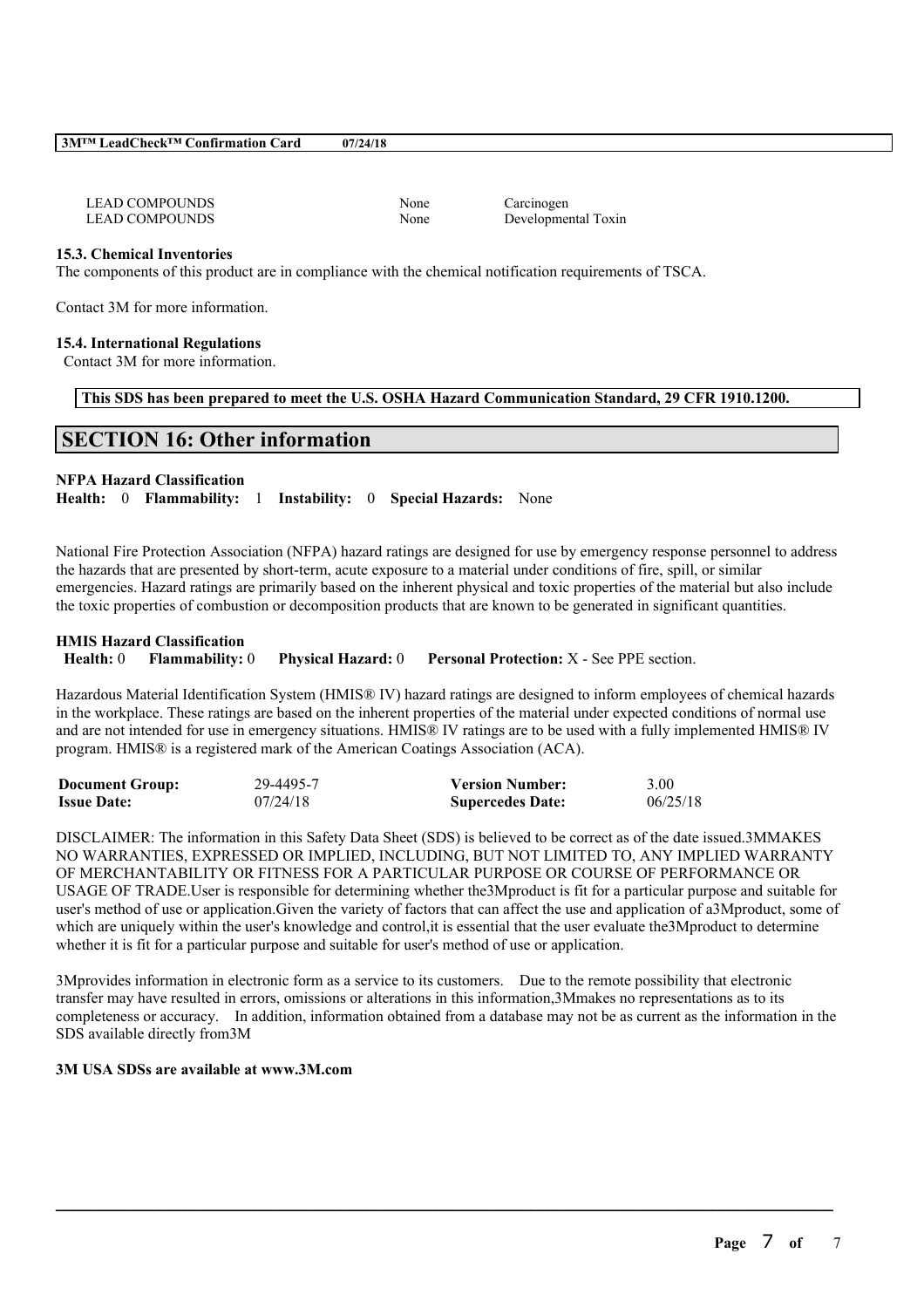

# **Safety Data Sheet**

Copyright,2018,3M Company.

All rights reserved. Copying and/or downloading of this information for the purpose of properly utilizing 3M products is allowed provided that: (1) the information is copied in full with no changes unless prior written agreement is obtained from 3M, and (2) neither the copy nor the original is resold or otherwise distributed with the intention of earning a profit thereon.

| <b>Document Group:</b> | 29-4177-1 | <b>Version Number:</b>  | 2.01     |
|------------------------|-----------|-------------------------|----------|
| <b>Issue Date:</b>     | 07/23/18  | <b>Supercedes Date:</b> | 05/21/15 |

# **SECTION 1: Identification**

**1.1. Product identifier**

3M™ LeadCheck™ Indicator

# **1.2. Recommended use and restrictions on use**

**Recommended use** Ink

**1.3. Supplier's details MANUFACTURER:** 3M **DIVISION:** Construction and Home Improvement Markets **ADDRESS:** 3M Center, St. Paul, MN 55144-1000, USA **Telephone:** 1-888-3M HELPS (1-888-364-3577)

**1.4. Emergency telephone number** 1-800-364-3577 or (651) 737-6501 (24 hours)

# **SECTION 2: Hazard identification**

# **2.1. Hazard classification**

Not classified as hazardous according to OSHA Hazard Communication Standard, 29 CFR 1910.1200.

 $\mathcal{L}_\mathcal{L} = \mathcal{L}_\mathcal{L} = \mathcal{L}_\mathcal{L} = \mathcal{L}_\mathcal{L} = \mathcal{L}_\mathcal{L} = \mathcal{L}_\mathcal{L} = \mathcal{L}_\mathcal{L} = \mathcal{L}_\mathcal{L} = \mathcal{L}_\mathcal{L} = \mathcal{L}_\mathcal{L} = \mathcal{L}_\mathcal{L} = \mathcal{L}_\mathcal{L} = \mathcal{L}_\mathcal{L} = \mathcal{L}_\mathcal{L} = \mathcal{L}_\mathcal{L} = \mathcal{L}_\mathcal{L} = \mathcal{L}_\mathcal{L}$ 

**2.2. Label elements Signal word** Not applicable.

**Symbols** Not applicable.

**Pictograms** Not applicable.

**Precautionary Statements General:**

Keep out of reach of children.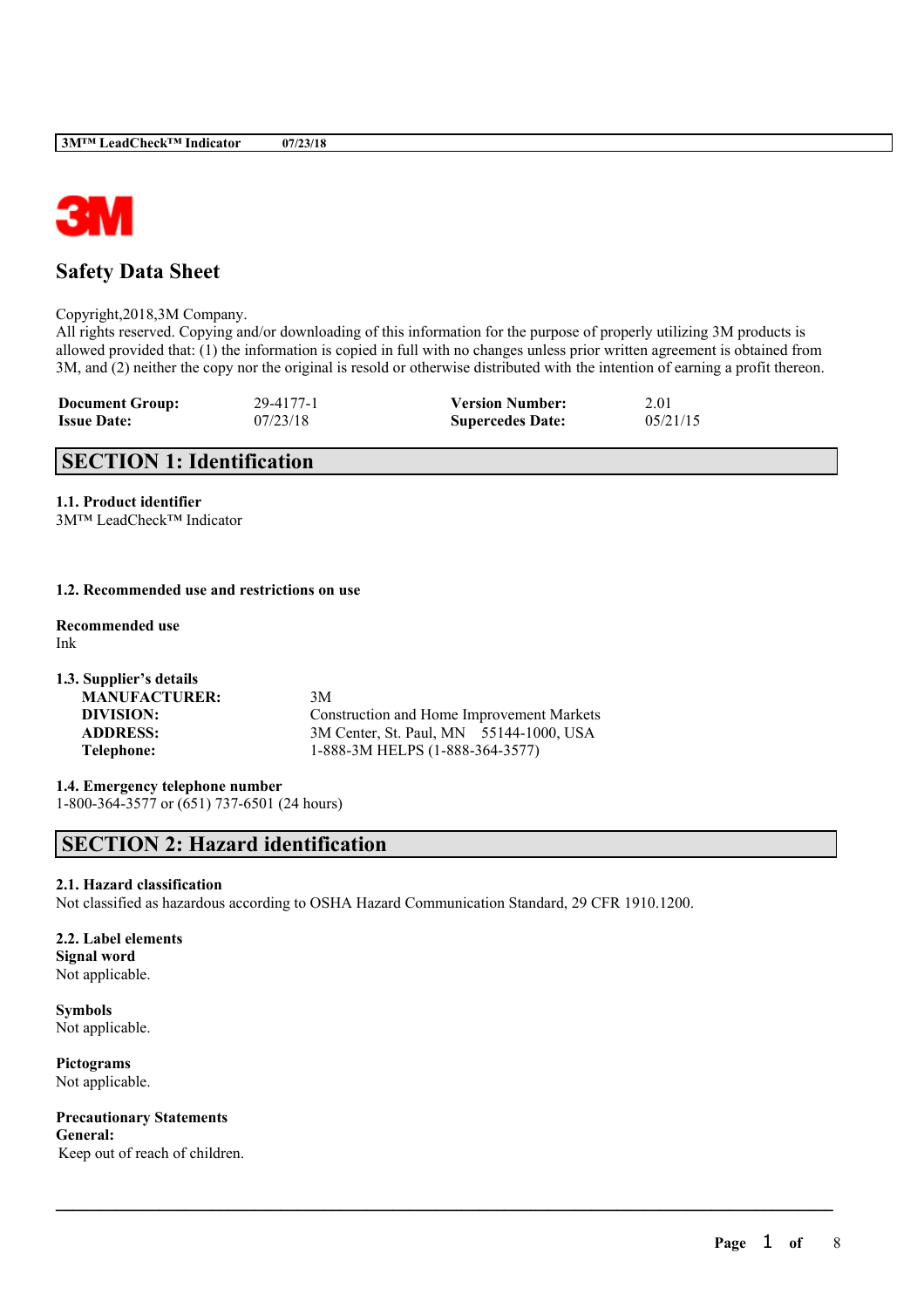#### **3M™ LeadCheck™ Indicator 07/23/18**

7% of the mixture consists of ingredients of unknown acute oral toxicity.

# **SECTION 3: Composition/information on ingredients**

| Ingredient                | No.<br>◡ﯩ<br>7. J. L | W <sub>t</sub><br>$\%$ by |
|---------------------------|----------------------|---------------------------|
| Non-hazardous ingredients | $\sqrt{3}$<br>1 rade | 100                       |

\*The specific chemical identity and/or exact percentage (concentration) of this composition has been withheld as a trade secret.

# **SECTION 4: First aid measures**

#### **4.1. Description of first aid measures**

#### **Inhalation:**

No need for first aid is anticipated.

#### **Skin Contact:**

Wash with soap and water. If signs/symptoms develop, get medical attention.

#### **Eye Contact:**

Flush with large amounts of water. Remove contact lenses if easy to do. Continue rinsing. If signs/symptoms persist, get medical attention.

# **If Swallowed:**

Rinse mouth. If you feel unwell, get medical attention.

# **4.2. Most important symptoms and effects, both acute and delayed**

See Section 11.1. Information on toxicological effects.

# **4.3. Indication of any immediate medical attention and special treatment required**

Not applicable

# **SECTION 5: Fire-fighting measures**

# **5.1. Suitable extinguishing media**

In case of fire: Use a fire fighting agent suitable for ordinary combustible material such as water or foam to extinguish.

 $\mathcal{L}_\mathcal{L} = \mathcal{L}_\mathcal{L} = \mathcal{L}_\mathcal{L} = \mathcal{L}_\mathcal{L} = \mathcal{L}_\mathcal{L} = \mathcal{L}_\mathcal{L} = \mathcal{L}_\mathcal{L} = \mathcal{L}_\mathcal{L} = \mathcal{L}_\mathcal{L} = \mathcal{L}_\mathcal{L} = \mathcal{L}_\mathcal{L} = \mathcal{L}_\mathcal{L} = \mathcal{L}_\mathcal{L} = \mathcal{L}_\mathcal{L} = \mathcal{L}_\mathcal{L} = \mathcal{L}_\mathcal{L} = \mathcal{L}_\mathcal{L}$ 

# **5.2. Special hazards arising from the substance or mixture**

None inherent in this product.

#### **Hazardous Decomposition or By-Products**

**Substance Condition**

Carbon monoxide During Combustion

Carbon dioxide During Combustion

#### **5.3. Special protective actions for fire-fighters**

No special protective actions for fire-fighters are anticipated.

# **SECTION 6: Accidental release measures**

**6.1. Personal precautions, protective equipment and emergency procedures**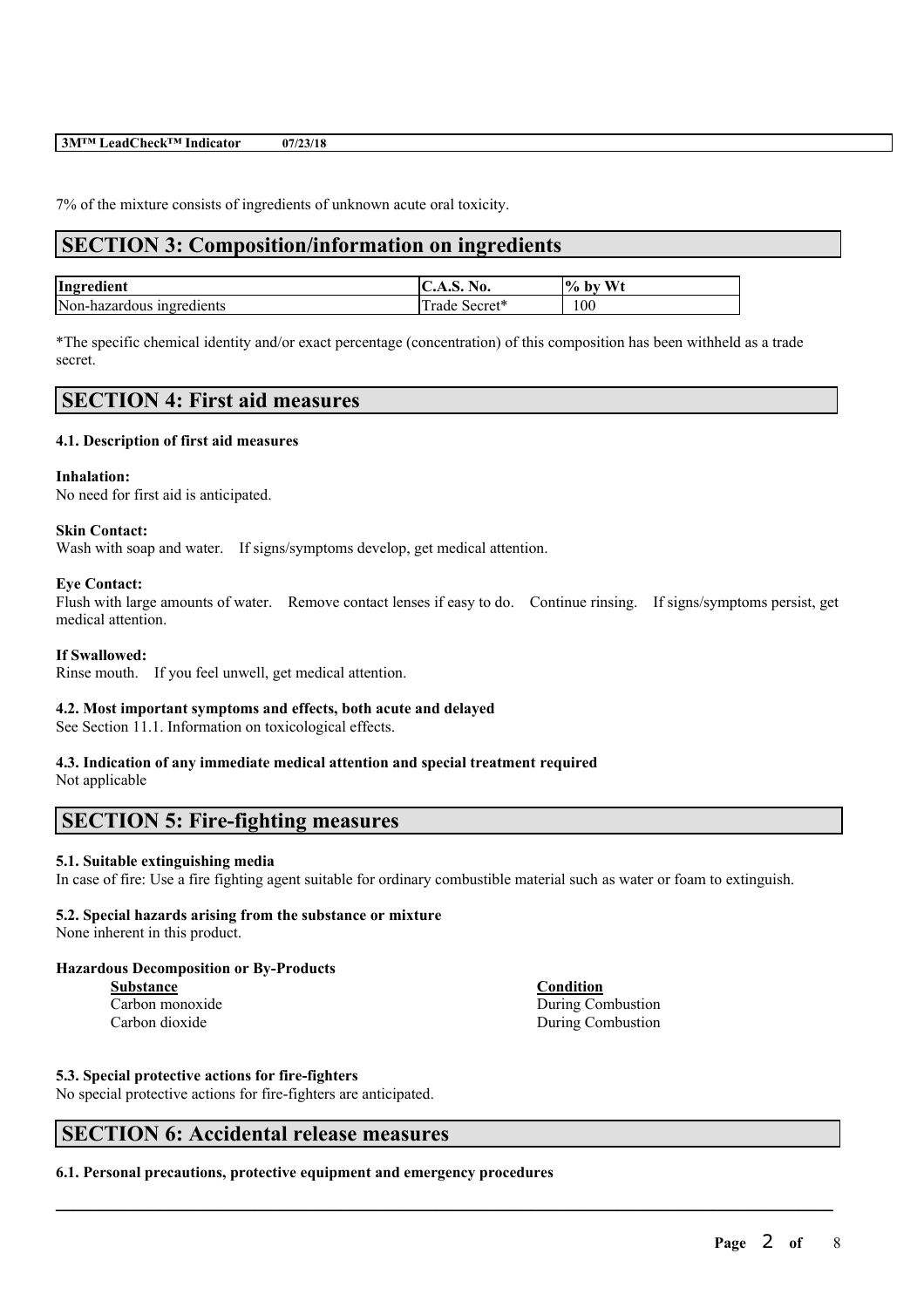Eliminate all ignition sources if safe to do so. Ventilate the area with fresh air. Observe precautions from other sections.

#### **6.2. Environmental precautions**

Avoid release to the environment.

#### **6.3. Methods and material for containment and cleaning up**

Collect as much of the spilled material as possible. Use wet sweeping compound or water to avoid dusting. Sweep up. Place in a closed container approved for transportation by appropriate authorities. Clean up residue. Seal the container. Dispose of collected material as soon as possible in accordance with applicable local/regional/national/international regulations.

# **SECTION 7: Handling and storage**

#### **7.1. Precautions for safe handling**

Keep out of reach of children. Do not eat, drink or smoke when using this product. Wash thoroughly after handling.

#### **7.2. Conditions for safe storage including any incompatibilities**

Store away from areas where product may come into contact with food or pharmaceuticals.

# **SECTION 8: Exposure controls/personal protection**

#### **8.1. Control parameters**

#### **Occupational exposure limits**

If a component is disclosed in section 3 but does not appear in the table below, an occupational exposure limit is not available for the component.

| Ingredient                | <b>C.A.S. No.</b> | Agency      | Limit type                     | <b>Additional Comments</b> |
|---------------------------|-------------------|-------------|--------------------------------|----------------------------|
| Non-hazardous ingredients | Trade             | ACGIH       | TWA(respirable fraction):1     | $AA:$ Not class. as human  |
|                           | Secret            |             | mg/m3                          | carcin                     |
| Non-hazardous ingredients | Trade             | <b>OSHA</b> | $ TWA$ (as total dust):15      |                            |
|                           | <b>Secret</b>     |             | $mg/m3$ ; TWA(respirable       |                            |
|                           |                   |             | $frac{1}{2}$ fraction: 5 mg/m3 |                            |

ACGIH : American Conference of Governmental Industrial Hygienists

AIHA : American Industrial Hygiene Association

CMRG : Chemical Manufacturer's Recommended Guidelines

OSHA : United States Department of Labor - Occupational Safety and Health Administration

TWA: Time-Weighted-Average

STEL: Short Term Exposure Limit

CEIL: Ceiling

#### **8.2. Exposure controls**

#### **8.2.1. Engineering controls**

Use general dilution ventilation and/or local exhaust ventilation to control airborne exposures to below relevant Exposure Limits and/or control dust/fume/gas/mist/vapors/spray. If ventilation is not adequate, use respiratory protection equipment.

#### **8.2.2. Personal protective equipment (PPE)**

#### **Eye/face protection**

Select and use eye/face protection to prevent contact based on the results of an exposure assessment. The following eye/face protection(s) are recommended: Safety Glasses with side shields

 $\mathcal{L}_\mathcal{L} = \mathcal{L}_\mathcal{L} = \mathcal{L}_\mathcal{L} = \mathcal{L}_\mathcal{L} = \mathcal{L}_\mathcal{L} = \mathcal{L}_\mathcal{L} = \mathcal{L}_\mathcal{L} = \mathcal{L}_\mathcal{L} = \mathcal{L}_\mathcal{L} = \mathcal{L}_\mathcal{L} = \mathcal{L}_\mathcal{L} = \mathcal{L}_\mathcal{L} = \mathcal{L}_\mathcal{L} = \mathcal{L}_\mathcal{L} = \mathcal{L}_\mathcal{L} = \mathcal{L}_\mathcal{L} = \mathcal{L}_\mathcal{L}$ 

#### **Skin/hand protection**

No chemical protective gloves are required.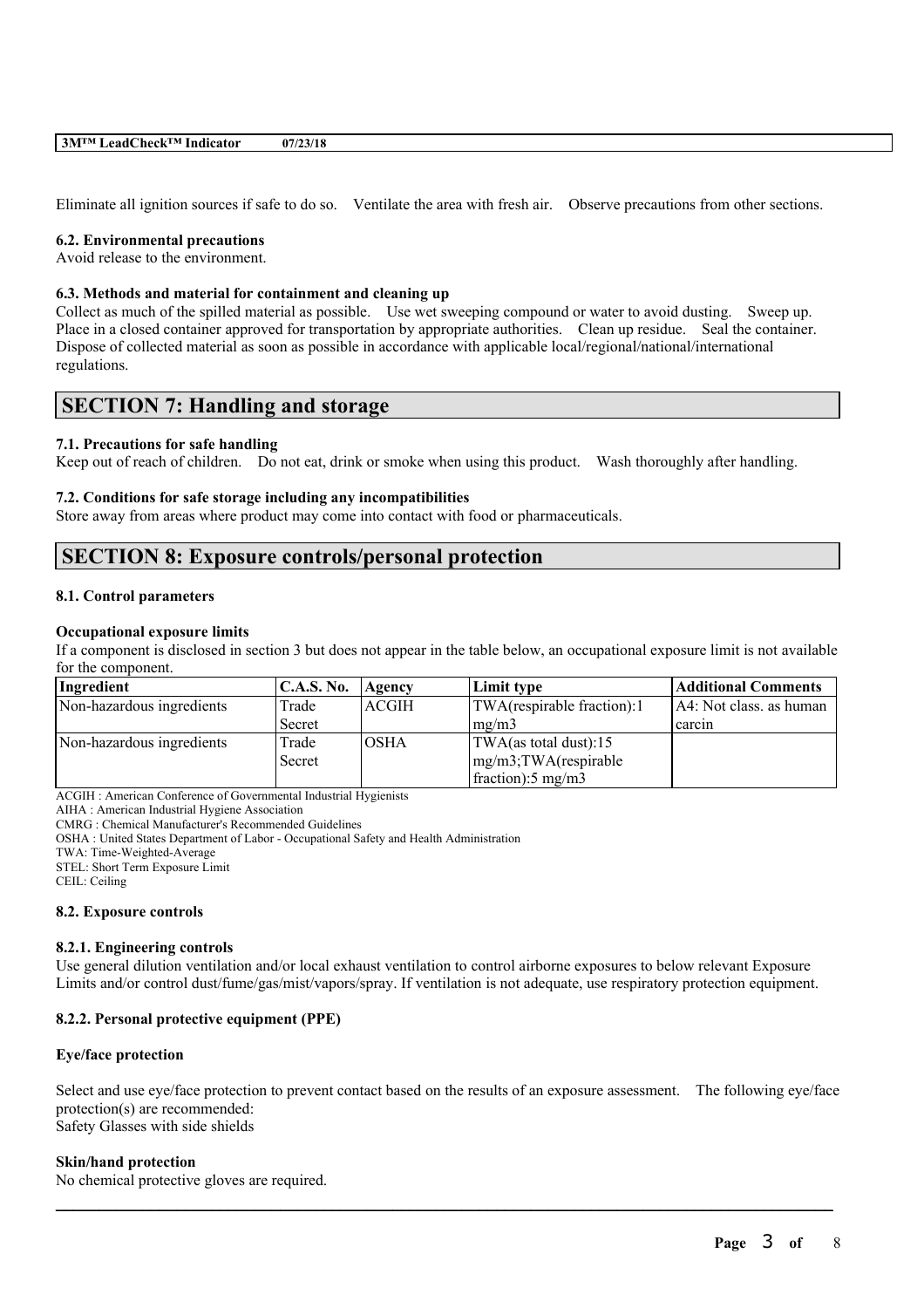# **Respiratory protection**

Under normal use conditions, airborne exposures are not expected to be significant enough to require respiratory protection.

# **SECTION 9: Physical and chemical properties**

# **9.1. Information on basic physical and chemical properties**

| <b>General Physical Form:</b>          | Solid                           |
|----------------------------------------|---------------------------------|
| <b>Specific Physical Form:</b>         | Powder                          |
| Odor, Color, Grade:                    | mixed dark purple/white powder. |
| <b>Odor threshold</b>                  | No Data Available               |
| pН                                     | Not Applicable                  |
| <b>Melting point</b>                   | No Data Available               |
| <b>Boiling Point</b>                   | Not Applicable                  |
| <b>Flash Point</b>                     | No flash point                  |
| <b>Evaporation rate</b>                | Not Applicable                  |
| <b>Flammability (solid, gas)</b>       | Not Classified                  |
| <b>Flammable Limits(LEL)</b>           | No Data Available               |
| <b>Flammable Limits(UEL)</b>           | No Data Available               |
| <b>Vapor Pressure</b>                  | Nil                             |
| <b>Vapor Density</b>                   | No Data Available               |
| <b>Specific Gravity</b>                | $[RefStd:WATER=1]$              |
| <b>Solubility in Water</b>             | Appreciable                     |
| Solubility- non-water                  | No Data Available               |
| Partition coefficient: n-octanol/water | No Data Available               |
| <b>Autoignition temperature</b>        | No Data Available               |
| <b>Decomposition temperature</b>       | No Data Available               |
| <b>Viscosity</b>                       | Not Applicable                  |
| <b>Percent volatile</b>                | Not Applicable                  |
|                                        |                                 |

# **SECTION 10: Stability and reactivity**

# **10.1. Reactivity**

This material is considered to be non reactive under normal use conditions.

# **10.2. Chemical stability**

Stable.

### **10.3. Possibility of hazardous reactions**

Hazardous polymerization will not occur.

#### **10.4. Conditions to avoid** None known.

#### **10.5. Incompatible materials** None known.

### **10.6. Hazardous decomposition products**

None known.

**Substance Condition**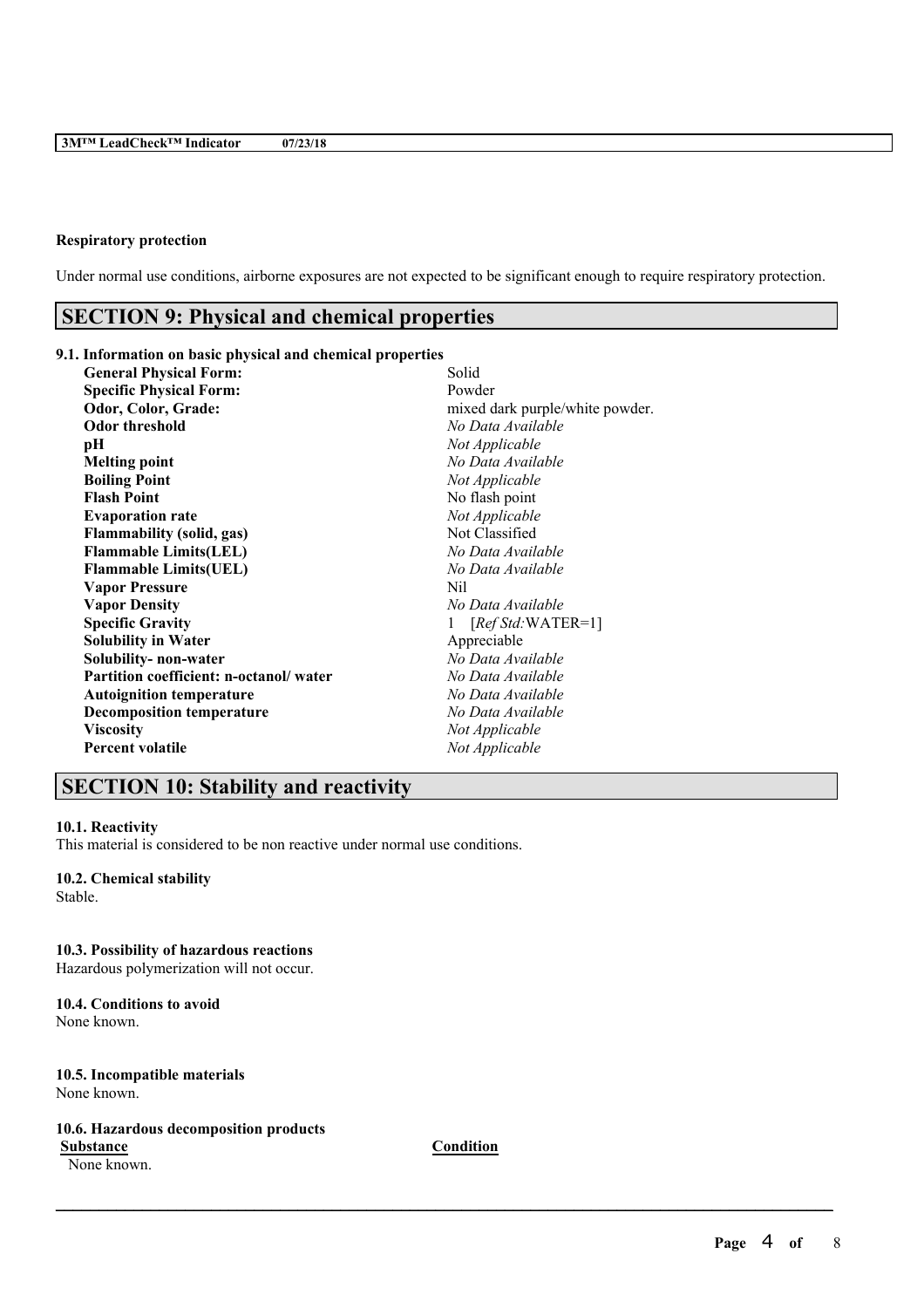#### **3M™ LeadCheck™ Indicator 07/23/18**

Refer to section 5.2 for hazardous decomposition products during combustion.

# **SECTION 11: Toxicological information**

The information below may not be consistent with the material classification in Section 2 if specific ingredient **classifications are mandated by a competent authority. In addition, toxicological data on ingredients may not be** reflected in the material classification and/or the signs and symptoms of exposure, because an ingredient may be present below the threshold for labeling, an ingredient may not be available for exposure, or the data may not be **relevant to the material as a whole.**

**11.1. Information on Toxicological effects**

**Signs and Symptoms of Exposure**

Based on test data and/or information on the components, this material may produce the following health effects:

#### **Inhalation:**

No known health effects.

# **Skin Contact:**

Mechanical Skin irritation: Signs/symptoms may include abrasion, redness, pain, and itching.

#### **Eye Contact:**

Mechanical eye irritation: Signs/symptoms may include pain, redness, tearing and corneal abrasion.

#### **Ingestion:**

Gastrointestinal Irritation: Signs/symptoms may include abdominal pain, stomach upset, nausea, vomiting and diarrhea.

#### **Toxicological Data**

If a component is disclosed in section 3 but does not appear in a table below, either no data are available for that endpoint or the data are not sufficient for classification.

#### **Acute Toxicity**

| Name                      | Route                                 | <b>Species</b> | Value                                             |
|---------------------------|---------------------------------------|----------------|---------------------------------------------------|
| Overall product           | Ingestion                             |                | No data available; calculated $ATE > 5,000$ mg/kg |
| Non-hazardous ingredients | Dermal                                |                | LD50 estimated to be $> 5,000$ mg/kg              |
| Non-hazardous ingredients | Inhalation-<br>Dust/Mist<br>(4 hours) | Rat            | $LC50 > 2.3$ mg/l                                 |
| Non-hazardous ingredients | Ingestion                             | Rat            | $LD50 > 5,000$ mg/kg                              |

 $ATE = acute$  toxicity estimate

#### **Skin Corrosion/Irritation**

| Name                      | <b>Species</b> | $-1$<br>V alue                      |
|---------------------------|----------------|-------------------------------------|
|                           |                |                                     |
| Non-hazardous ingredients | .<br>Rabbit    | . .<br>significant irritation<br>No |

#### **Serious Eye Damage/Irritation**

| <b>B</b> T<br>Name                  | Species | $X$ $Y$ $Y$<br>Value                                        |
|-------------------------------------|---------|-------------------------------------------------------------|
| $\sim$<br>Non-hazardous ingredients | Rabbit  | <b>CONTRACTOR</b><br>$\sim$<br>significant irritation<br>No |

 $\mathcal{L}_\mathcal{L} = \mathcal{L}_\mathcal{L} = \mathcal{L}_\mathcal{L} = \mathcal{L}_\mathcal{L} = \mathcal{L}_\mathcal{L} = \mathcal{L}_\mathcal{L} = \mathcal{L}_\mathcal{L} = \mathcal{L}_\mathcal{L} = \mathcal{L}_\mathcal{L} = \mathcal{L}_\mathcal{L} = \mathcal{L}_\mathcal{L} = \mathcal{L}_\mathcal{L} = \mathcal{L}_\mathcal{L} = \mathcal{L}_\mathcal{L} = \mathcal{L}_\mathcal{L} = \mathcal{L}_\mathcal{L} = \mathcal{L}_\mathcal{L}$ 

#### **Skin Sensitization**

For the component/components, either no data are currently available or the data are not sufficient for classification.

#### **Respiratory Sensitization**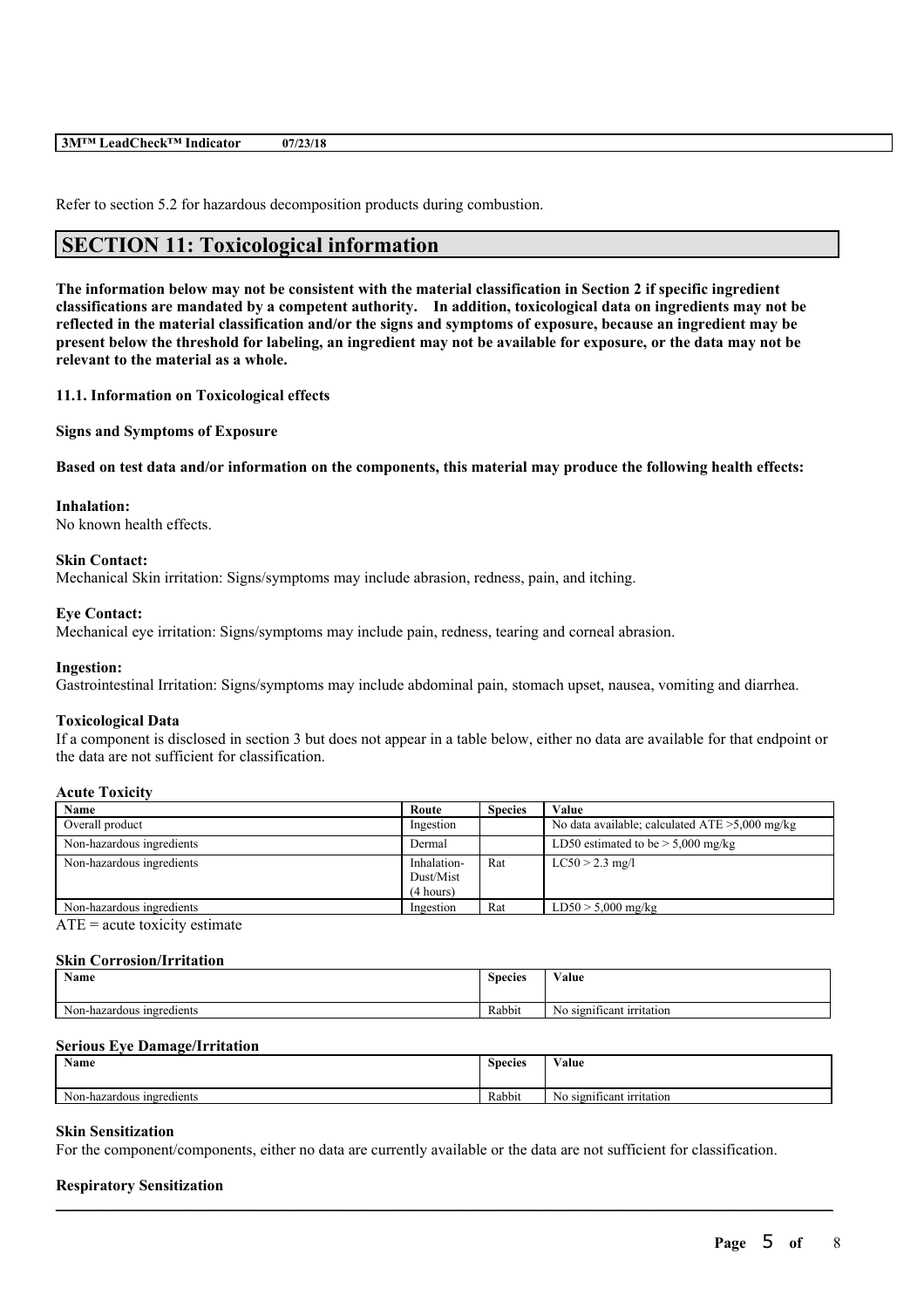#### **3M™ LeadCheck™ Indicator 07/23/18**

For the component/components, either no data are currently available or the data are not sufficient for classification.

#### **Germ Cell Mutagenicity**

| <b>Name</b>               | Route                        | <b>WY 3</b><br>Value |
|---------------------------|------------------------------|----------------------|
| Non-hazardous ingredients | $\mathbf{v}$<br>Vitro<br>-In | Not mutagenic        |

#### **Carcinogenicity**

| Name                         | Koute      | Species              | ⁄ alue                   |
|------------------------------|------------|----------------------|--------------------------|
| ingredients<br>Non-hazardous | Inhalation | $\sim$<br><b>Rat</b> | ogenic<br>carcin<br>INOL |

#### **Reproductive Toxicity**

#### **Reproductive and/or Developmental Effects**

For the component/components, either no data are currently available or the data are not sufficient for classification.

#### **Target Organ(s)**

# **Specific Target Organ Toxicity - single exposure**

For the component/components, either no data are currently available or the data are not sufficient for classification.

#### **Specific Target Organ Toxicity - repeated exposure**

| Name                      | Route      | Target Organ(s)    | Value                                                                              | <b>Species</b> | <b>Test Result</b>            | <b>Exposure</b><br><b>Duration</b> |
|---------------------------|------------|--------------------|------------------------------------------------------------------------------------|----------------|-------------------------------|------------------------------------|
| Non-hazardous ingredients | Inhalation | pneumoconiosis     | Some positive data exist, but the<br>data are not sufficient for<br>classification | Human          | NOAEL Not<br>available        | occupational<br>exposure           |
| Non-hazardous ingredients | Inhalation | pulmonary fibrosis | Not classified                                                                     | Human          | <b>NOAEL Not</b><br>available | occupational<br>exposure           |

#### **Aspiration Hazard**

For the component/components, either no data are currently available or the data are not sufficient for classification.

### Please contact the address or phone number listed on the first page of the SDS for additional toxicological information **on this material and/or its components.**

# **SECTION 12: Ecological information**

# **Ecotoxicological information**

Please contact the address or phone number listed on the first page of the SDS for additional ecotoxicological information on this material and/or its components.

# **Chemical fate information**

Please contact the address or phone number listed on the first page of the SDS for additional chemical fate information on this material and/or its components.

# **SECTION 13: Disposal considerations**

#### **13.1. Disposal methods**

Dispose of contents/ container in accordance with the local/regional/national/international regulations.

Prior to disposal, consult all applicable authorities and regulations to insure proper classification. Dispose of waste product in a permitted industrial waste facility. As a disposal alternative, incinerate in a permitted waste incineration facility. Proper destruction may require the use of additional fuel during incineration processes. If no other disposal options are available, waste product may be placed in a landfill properly designed for industrial waste.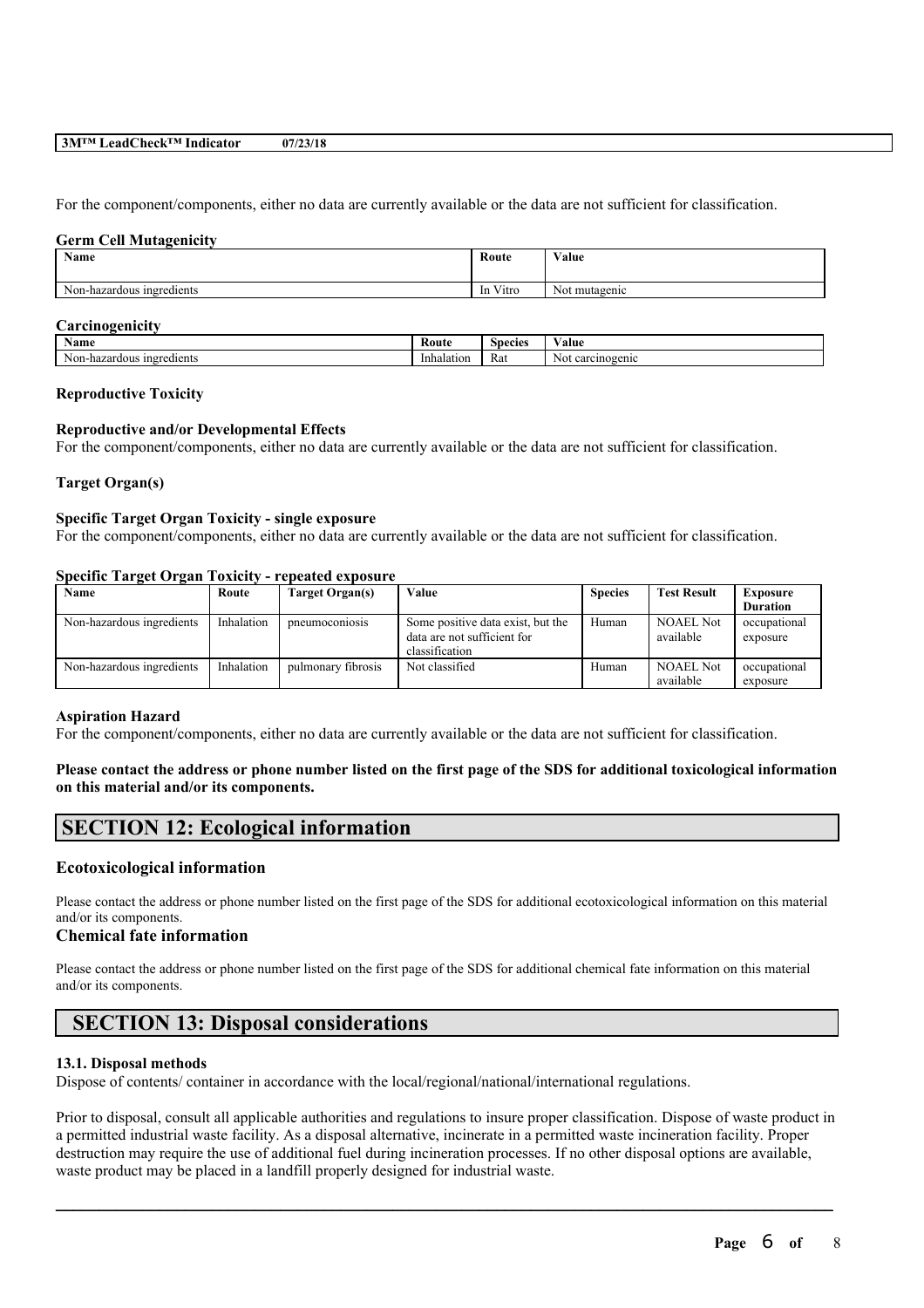# **EPA Hazardous Waste Number (RCRA):** Not regulated

# **SECTION 14: Transport Information**

For Transport Information, please visit http://3M.com/Transportinfo or call 1-800-364-3577 or 651-737-6501.

# **SECTION 15: Regulatory information**

#### **15.1. US Federal Regulations**

Contact 3M for more information.

#### **EPCRA 311/312 Hazard Classifications:**

**Physical Hazards**

Not applicable

# **Health Hazards**

Not applicable

# Section 313 Toxic Chemicals subject to the reporting requirements of that section and 40 CFR part 372 (EPCRA):

| Ingredient                                | C.A.S. No           | $\%$ by Wt |
|-------------------------------------------|---------------------|------------|
| Non-hazardous ingredients                 | <b>Trade Secret</b> | 100        |
| Non-hazardous ingredients (ALUMINUM OXIDE | <b>Trade Secret</b> | 100        |
| (FIBROUS FORMS ONLY))                     |                     |            |

#### **15.2. State Regulations**

Contact 3M for more information.

#### **15.3. Chemical Inventories**

The components of this product are in compliance with the chemical notification requirements of TSCA. One or more of the components in this material is not listed on the TSCA inventory, but is approved for specific commercial use(s) under a US EPA low volume exemption.

Contact 3M for more information.

#### **15.4. International Regulations**

Contact 3M for more information.

**This SDS has been prepared to meet the U.S. OSHA Hazard Communication Standard, 29 CFR 1910.1200.**

# **SECTION 16: Other information**

### **NFPA Hazard Classification**

**Health:** 0 **Flammability:** 1 **Instability:** 0 **Special Hazards:** None

National Fire Protection Association (NFPA) hazard ratings are designed for use by emergency response personnel to address the hazards that are presented by short-term, acute exposure to a material under conditions of fire, spill, or similar emergencies. Hazard ratings are primarily based on the inherent physical and toxic properties of the material but also include the toxic properties of combustion or decomposition products that are known to be generated in significant quantities.